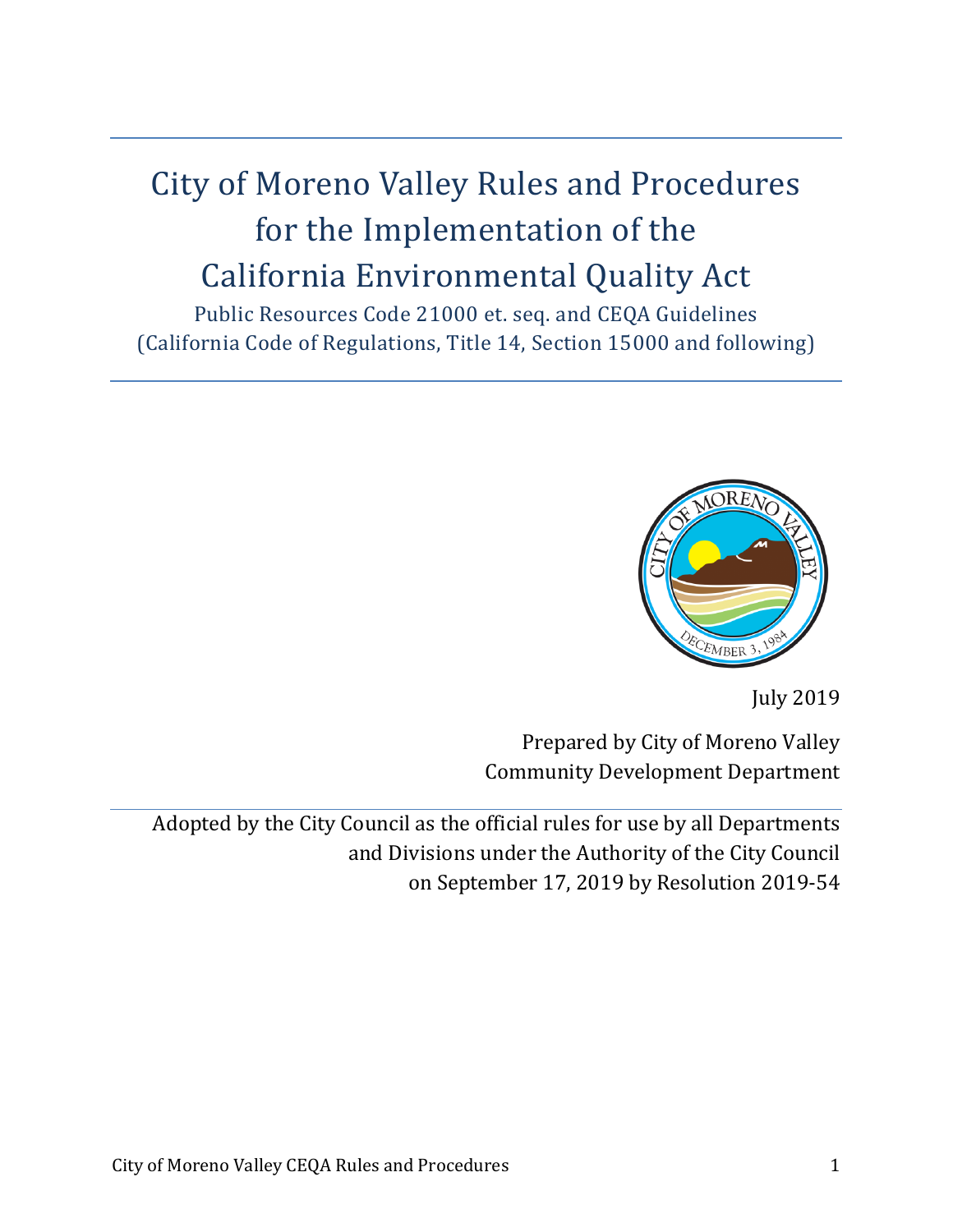## **Amendment Tracking**

## **Acknowledgments**

#### **City of Moreno Valley**

Patty Nevins, Planning Official Chris Ormsby, Senior Planner Claudia Manrique, Associate Planner

## **Prepared with Assistance From:**

RECON Environmental, Inc. McKenna Lanier Group, Inc.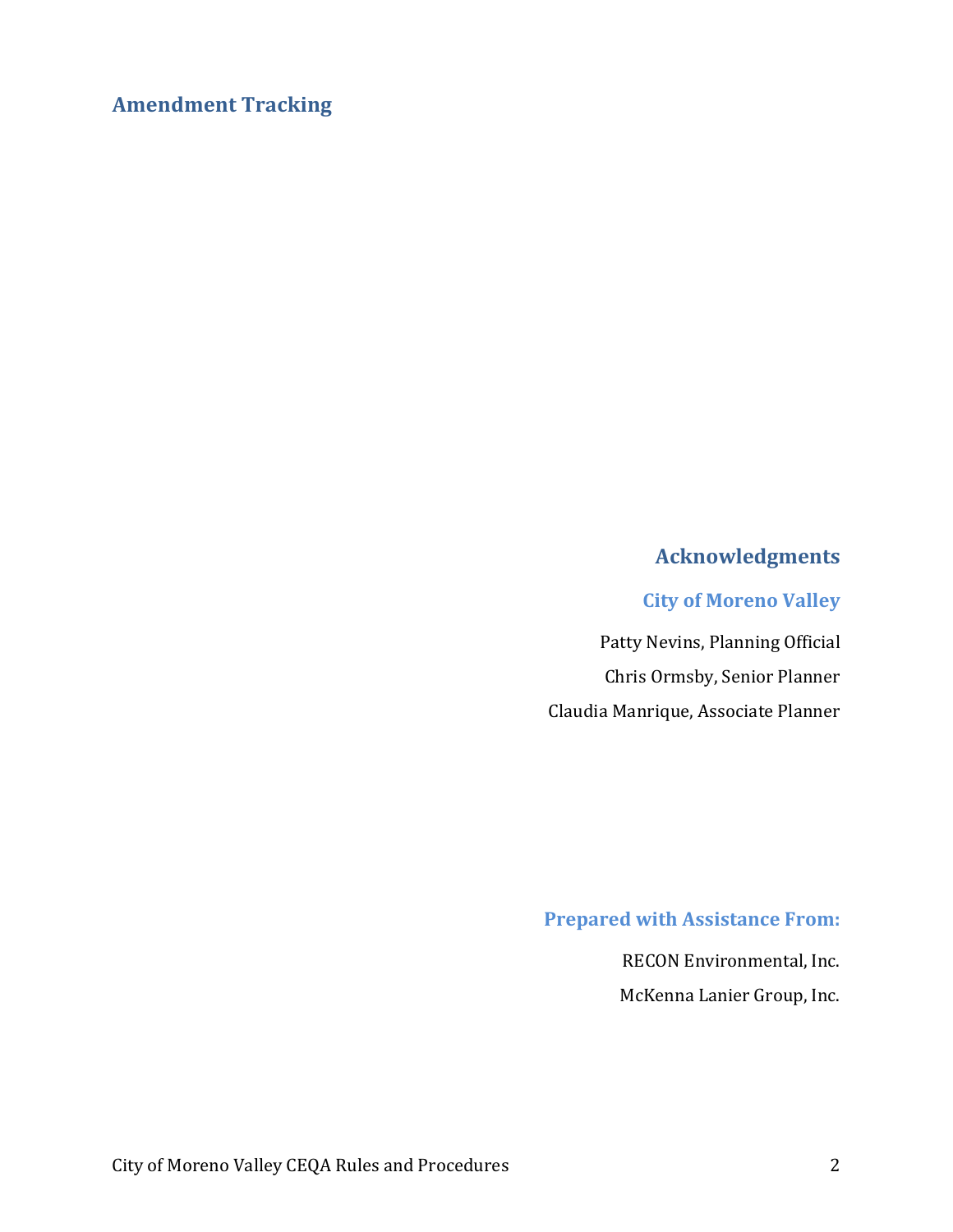# **Table of Contents**

| 2.1 |                                                                                                   |          |
|-----|---------------------------------------------------------------------------------------------------|----------|
| 2.2 |                                                                                                   |          |
| 2.3 |                                                                                                   |          |
| 2.4 |                                                                                                   |          |
| 2.5 |                                                                                                   |          |
| 2.6 |                                                                                                   |          |
| 2.7 |                                                                                                   |          |
| 2.8 |                                                                                                   |          |
|     |                                                                                                   |          |
|     |                                                                                                   |          |
| 4.1 |                                                                                                   |          |
| 4.2 |                                                                                                   |          |
| 4.3 |                                                                                                   |          |
|     | <b>Water Supply Assessments</b><br>4.3.1                                                          | 10       |
| 4.4 | Environmental Determination (Guidelines §§15060, 15101, 15102) 11                                 |          |
| 4.5 |                                                                                                   |          |
| 4.6 | Consultation with Responsible/Trustee Agencies (Guidelines §15063(g))  12                         |          |
| 4.7 |                                                                                                   |          |
|     |                                                                                                   |          |
| 5.1 |                                                                                                   |          |
|     | Statutory Exemptions (Guidelines §§15260 to 15285)<br>5.1.1                                       | 13       |
|     | Categorical Exemptions (Guidelines §§15300 to 15332)<br>5.1.2                                     | 14       |
|     | 5.1.3 Common Sense Exemption<br>Special Housing Exemptions (Guidelines §§15191 to 15196)<br>5.1.4 | 16<br>16 |
| 5.2 |                                                                                                   |          |
|     | Notices of Exemption (Guidelines §15062)<br>5.2.1                                                 | 17       |
|     | Appeal of Exemption (Guidelines §15062(d))<br>5.2.2                                               | 17       |
|     |                                                                                                   |          |
| 6.1 |                                                                                                   |          |
| 6.2 |                                                                                                   |          |
| 6.3 |                                                                                                   |          |
|     | 6.3.1<br><b>Distribution Requirements</b>                                                         | 18       |
|     | 6.3.2<br><b>Time Periods</b>                                                                      | 19       |
|     | 6.3.3<br><b>Required Contents</b><br>6.3.4                                                        | 19       |
|     | California Department of Fish and Wildlife No Effect Determination<br>(Optional)                  | 19       |
| 6.4 |                                                                                                   |          |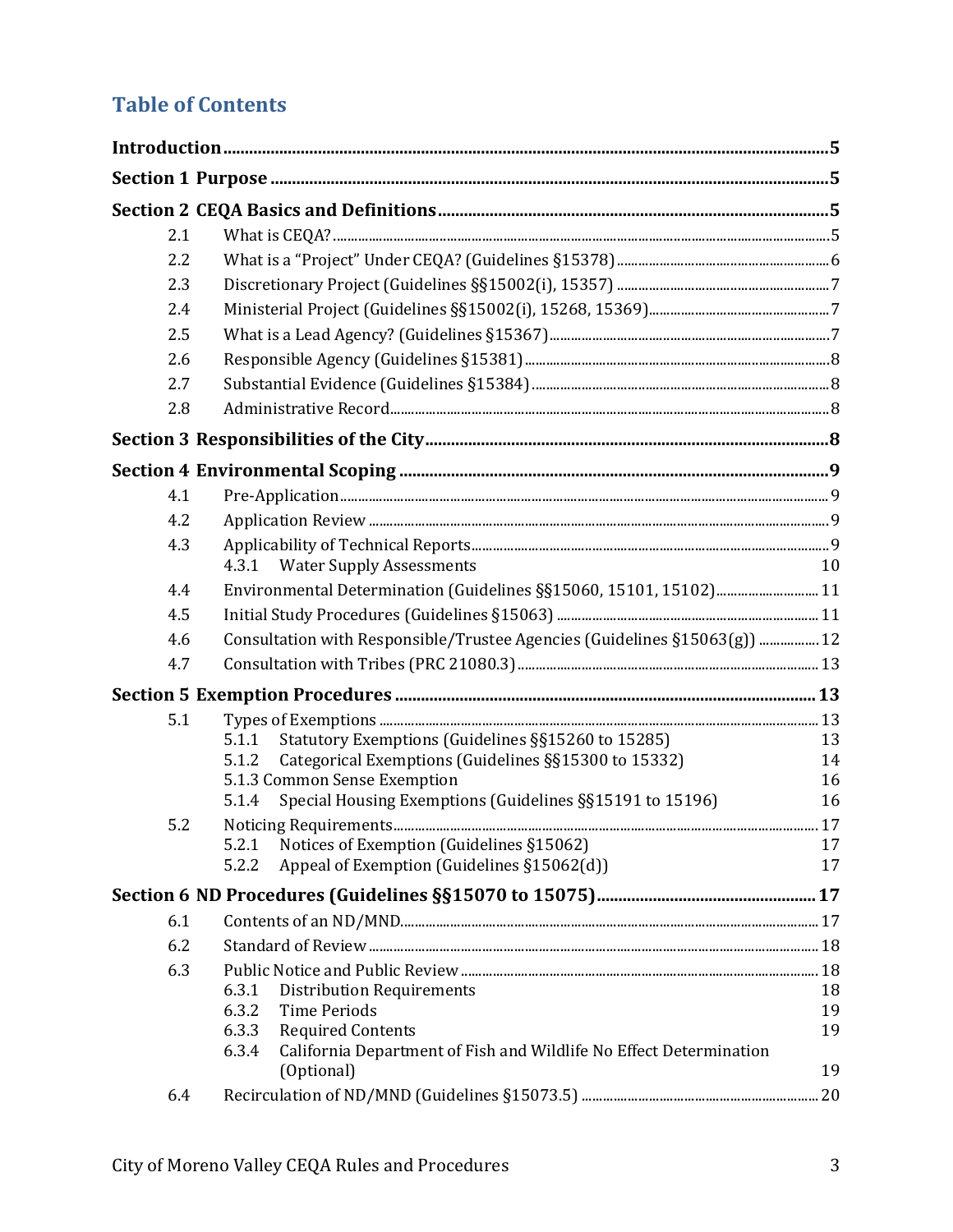| 6.6<br>6.7                                                                                |    |
|-------------------------------------------------------------------------------------------|----|
|                                                                                           |    |
|                                                                                           |    |
|                                                                                           |    |
| 7.1                                                                                       |    |
| <b>NOP Distribution</b><br>7.1.1                                                          | 21 |
| 7.2                                                                                       |    |
| Third Party Review/Independent Review by City Error! Bookmark not<br>7.2.1<br>defined.    |    |
| 7.3                                                                                       |    |
| 7.4                                                                                       |    |
| 7.4.1<br><b>Time Periods</b>                                                              | 22 |
| 7.4.2<br>Notice of Availability (NOA)                                                     | 22 |
| <b>State Clearinghouse Filing Requirements</b><br>7.4.3                                   | 23 |
| EIR Distribution Requirements (Guidelines §15087)<br>7.4.4                                | 23 |
| California Department of Fish and Wildlife No Effect Determination<br>7.4.5<br>(Optional) | 23 |
| 7.5                                                                                       |    |
| 7.6                                                                                       |    |
| 7.6.1<br><b>Responses to Comments</b>                                                     | 24 |
| 7.6.2<br>Findings                                                                         | 24 |
| 7.6.3<br>Certification                                                                    | 25 |
| Notice of Determination (Guidelines §15094)<br>7.6.4                                      | 25 |
|                                                                                           |    |
| 8.1                                                                                       |    |
| Subsequent, Supplemental and Addendum (§§15162, 15163, & 15164) 26<br>8.2                 |    |
| Subsequent EIRs and Negative Declarations (Guidelines §15162)<br>8.2.1                    | 26 |
| Supplement to an EIR (Guidelines §15163)<br>8.2.2                                         | 27 |
| Addendum to ND/EIR (Guidelines §15164)<br>8.2.3                                           | 27 |
| <b>Noticing Requirements</b><br>8.2.4                                                     | 27 |
| 8.3                                                                                       |    |
| 8.4                                                                                       |    |
|                                                                                           |    |
| 9.1                                                                                       |    |
| Projects Consistent with a Community Plan or Zoning (Guidelines §15183)  28<br>9.2        |    |
| 9.3                                                                                       |    |
|                                                                                           |    |
| 10.1                                                                                      |    |
| 10.2                                                                                      |    |

# **Attachment**

| Governor's Office of Planning and Research CEQA Process Flow Chart<br>А. |
|--------------------------------------------------------------------------|
|--------------------------------------------------------------------------|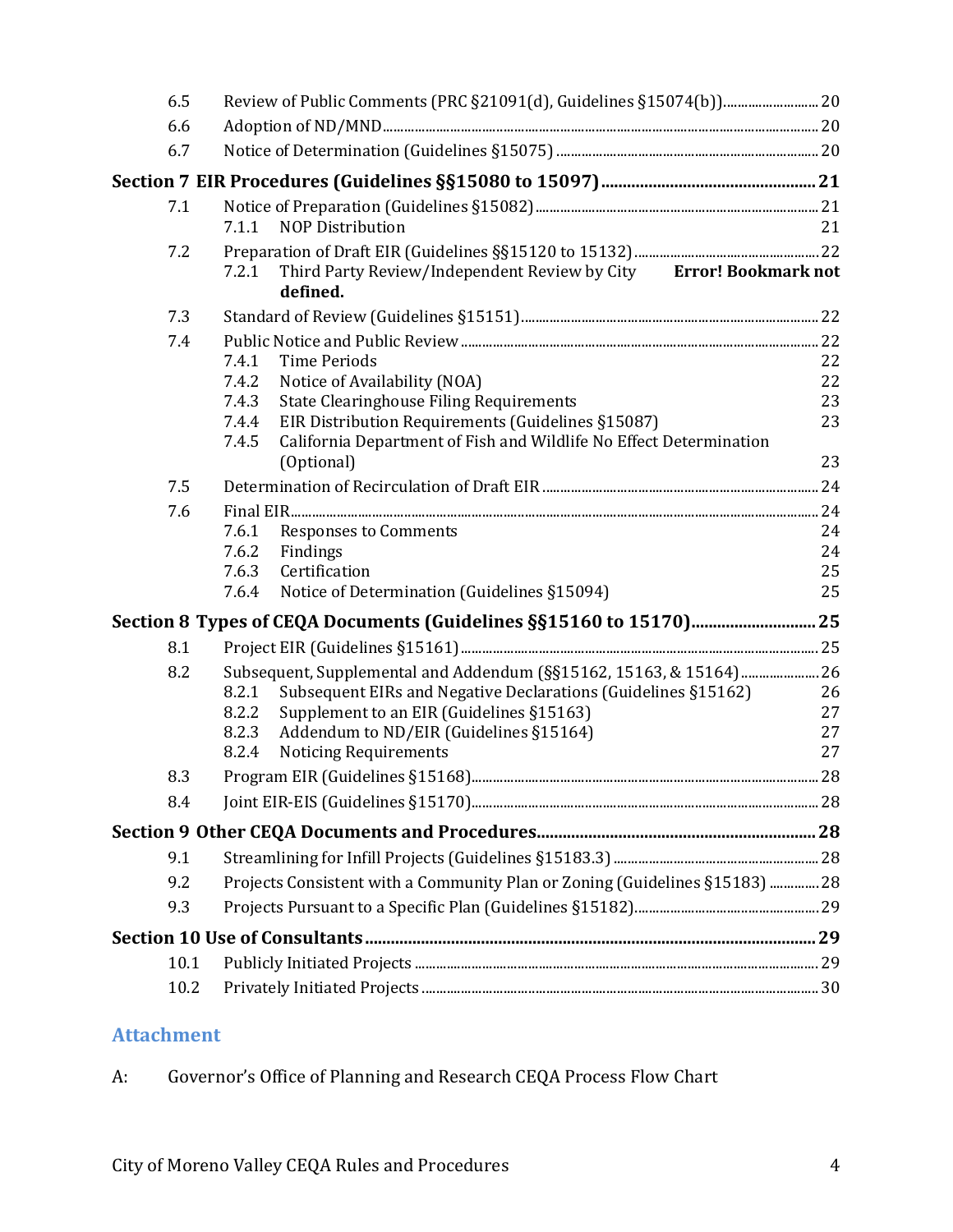## **Introduction**

State law requires that every lead agency have defined rules or guidelines to implement the California Environmental Quality Act of 1970 (CEQA). The laws and rules governing the CEQA process are contained in the CEQA statute, Public Resources Code (PRC) §§21000 and following, the CEQA Guidelines (California Code of Regulations, Title 14, Section 15000 and following, referred to as "Guidelines" herein), and locally adopted CEQA procedures. This document represents the City of Moreno Valley's (City) "Rules and Procedures for the Implementation of CEQA" hereinafter referred to as the CEQA Rules & Procedures, and is intended to update and replace, in its entirety, the previous City guidance document dated December 20, 1988 and as amended in 1992. These CEQA Rules & Procedures shall be applicable to all City Department(s) that have responsibilities under CEQA as either a "Lead Agency" or a "Responsible Agency." The Community Development Department is hereby designated as the principal "Lead Agency" Department for the City with respect to CEQA compliance.

## **Section 1 Purpose**

These CEQA Rules and Procedures provide guidance to City Departments in the implementation of CEQA and the Guidelines. They are intended to provide objective and specific direction for the processing of projects pursuant to CEQA and to ensure the City produces consistent and adequate environmental documents.

These procedures are not meant to replace the State Guidelines but to implement and tailor the general provisions of the State Guidelines to the specific operations of the City. The City may administer its responsibilities under CEQA in any manner which meets the requirements of CEQA, notwithstanding the specific procedures and provisions set forth in these procedures. If any of these procedures are in conflict with or contrary to any provision of the State Guidelines as they exist or may be amended hereafter, the State Guidelines shall take precedence.

# **Section 2 CEQA Basics and Definitions**

## **2.1 What is CEQA?**

The California Environmental Quality Act (CEQA) is a State law that is intended to provide disclosure of the potential environmental impacts that may result from implementation of a project to both the public and decision maker. If a project subject to CEQA will not cause any significant adverse environmental impacts, a public agency may adopt a brief document known as a Negative Declaration (ND) or a Mitigated Negative Declaration (MND). If the project may cause adverse environmental impacts, the public agency must prepare a more detailed study called an Environmental Impact Report (EIR). An EIR contains in-depth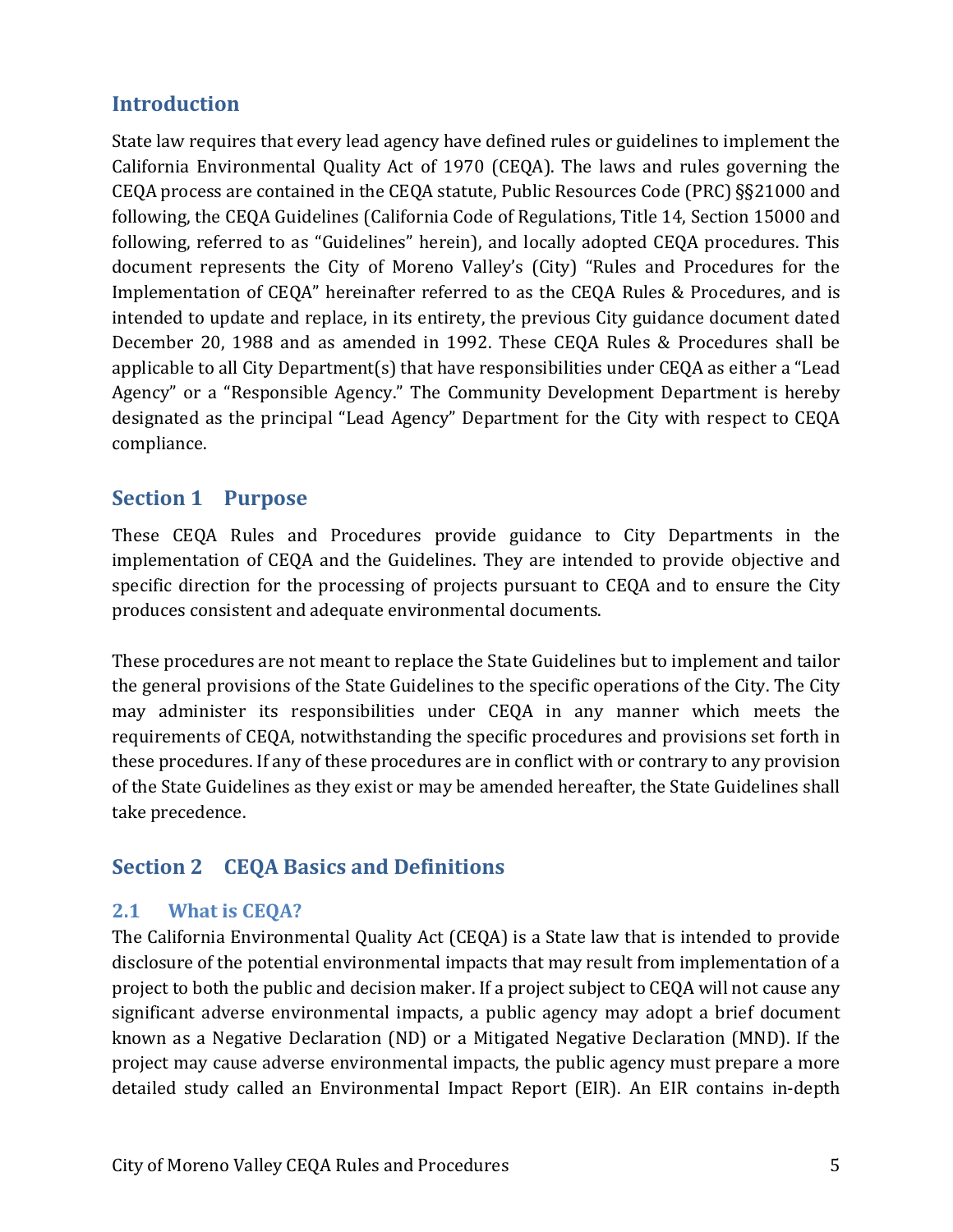studies of potential impacts, measures to reduce or avoid those impacts, and an analysis of alternatives to the project. A key feature of the CEQA process is the opportunity for the public to review and provide input on both NDs and EIRs. The CEQA process supports identifying feasible mitigation and/or project alternatives that can minimize or avoid environmental impacts. However, in some cases, significant and unavoidable impacts may result even when all feasible mitigation measures are implemented. CEQA does not require that projects be denied if significant impacts would result. A flow chart describing the CEQA process is provided as [Attachment A.](#page-30-0)

A number of resources are available that provide useful guidance for implementation of CEQA. These include the Association of Environmental Professionals which provides topic papers on a number of CEQA issues, and the Governor's Office of Planning and Research (OPR), which maintains a website that provides CEQA technical advisories, published cases, and the latest updates to CEQA among other important resources. In addition, the CEQA Guidelines §§15350 to 15387 defines a number of important terms used throughout the Guidelines, some of which are summarized below.

## **2.2 What is a "Project" Under CEQA? (Guidelines §15378)**

"Projects" covered by CEQA include any activity carried out, approved, or funded by a California public agency that may result in an adverse physical change in the environment, either directly or indirectly. If the activity is not a "project," then CEQA does not apply. CEQA typically applies to discretionary projects.

Specifically, Guidelines §15378 (a) defines a project as:

[T]he whole of an action, which has a potential for resulting in either a direct physical change in the environment, or a reasonably foreseeable indirect physical change in the environment, and that is any of the following:

- 1) An activity directly undertaken by any public agency including but not limited to public works construction and related activities clearing or grading of land, improvements to existing public structures, enactment and amendment of zoning ordinances, and the adoption and amendment of local General Plans or elements thereof pursuant to Government Code Sections 65100–65700.
- 2) An activity undertaken by a person which is supported in whole or in part through public agency contacts, grants, subsidies, loans, or other forms of assistance from one or more public agencies.
- 3) An activity involving the issuance to a person of a lease, permit, license, certificate, or other entitlement for use by one or more public agencies.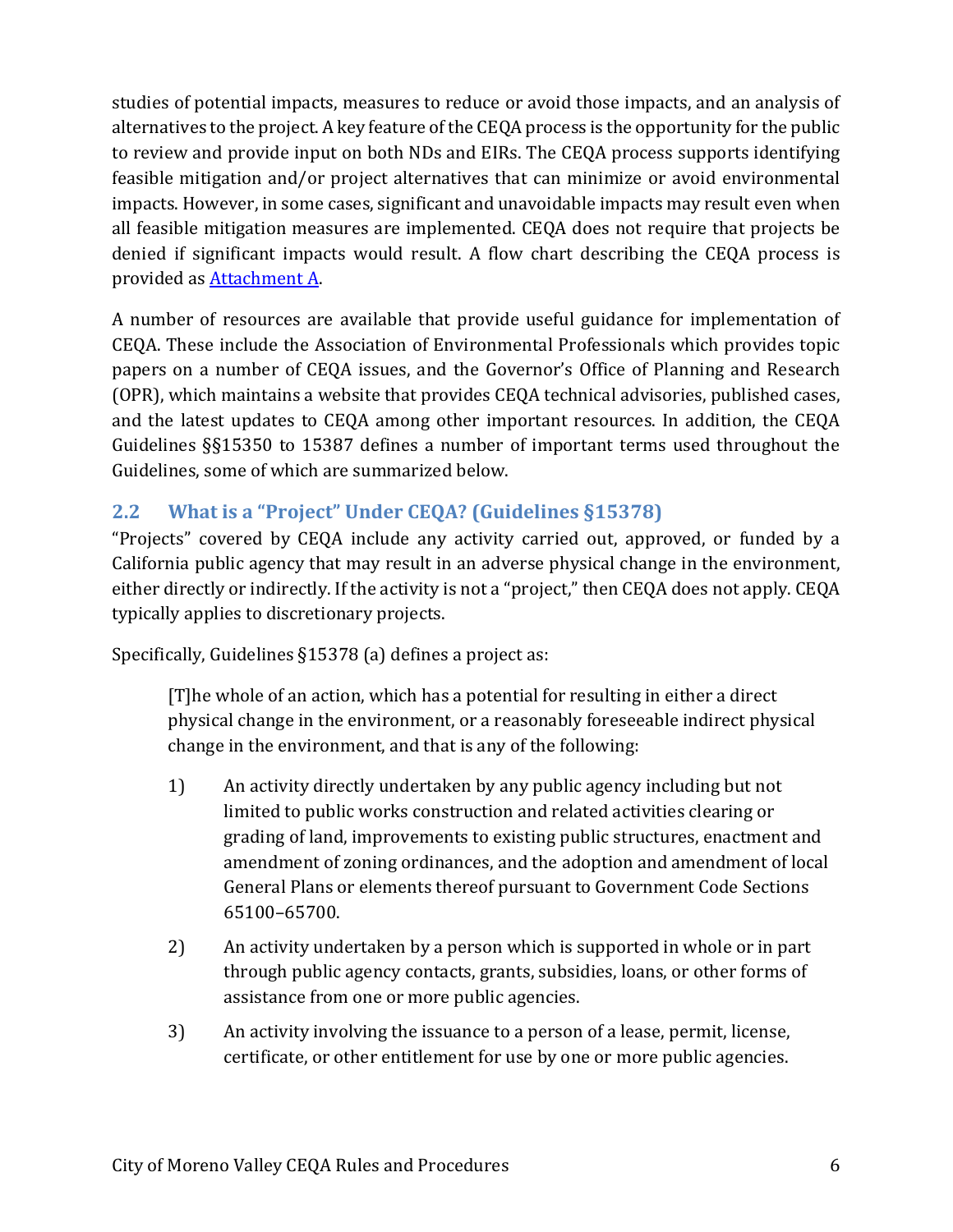## **2.3 Discretionary Project (Guidelines §§15002(i), 15357)**

A discretionary project is a project that requires the exercise of judgement or deliberation by a decision maker. Discretionary projects are subject to CEQA.

## **2.4 Ministerial Project (Guidelines §§15002(i), 15268, 15369)**

A ministerial project requires little or no judgment by a public official. The City has no discretion, but is legally compelled to grant the approval if the required factual showing is made. Ministerial projects are exempt from the requirements of CEQA and do not require the preparation of a Notice of Exemption (NOE) or compliance with other exemption procedures. As stated in the guidelines, the determination of what is "ministerial" can most appropriately be made by the particular public agency involved based upon its analysis of its laws and each public agency should make such determination either as a part of its implementing regulations or on a case-by-case basis. The following examples are City project types that generally qualify as ministerial under CEQA:

- a) Issuance of Building Permits
- b) Issuance of Certificates of Occupancy
- c) Issuance of licenses (business licenses, etc.)
- d) Issuance of a permit to do street work
- e) Issuance of an Encroachment Permit
- f) Approval of individual utility service connections and disconnections.
- g) Approval of a final map in compliance with the conditions of approval of the tentative map and consistent with all applicable laws.
- h) Approval of Lot Line Adjustments if consistent with all City requirements
- i) Sign permits (excluding sign programs), not requiring Conditional Use Permits or other hearings.
- j) Approval of Special Event Permits
- k) Accessory Dwelling Units consistent with the Municipal Code

Where a project involves an approval that contains elements of both ministerial and discretionary actions, the project will be deemed to be discretionary and will be subject to the requirements of CEQA. The decision whether the approval of a proposed project or activity is ministerial in nature may involve or require interpretation of the language of the legal mandate, and should be made on a case-by-case basis.

## **2.5 What is a Lead Agency? (Guidelines §15367)**

The lead agency is the public agency that has primary responsibility for approving a project. For project applications submitted to the City of Moreno Valley, the City will typically be considered the lead agency. Additional lead agency guidance is available in Guidelines §15051.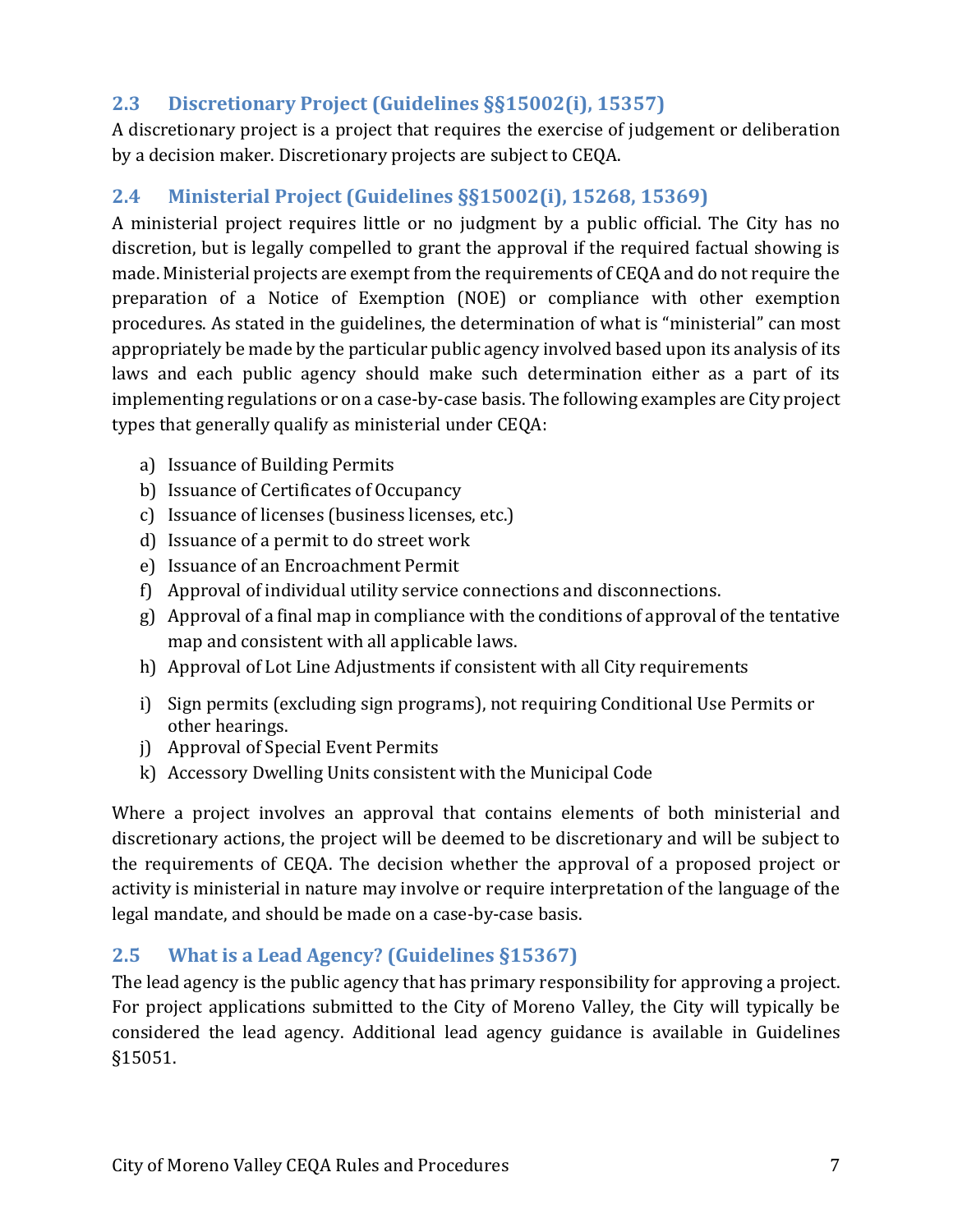## **2.6 Responsible Agency (Guidelines §15381)**

A responsible agency is the public agency which proposes to carry out or approve a project for which a lead agency is preparing or has prepared an environmental document. For example, where the City is the lead agency for a project that would require a permit from another agency in order to implement the project (e.g., California Department of Transportation right-of-way permit or a Local Agency Formation Commission action), those additional permitting agencies are responsible agencies. The environmental document for the project should consider the future actions required by responsible agencies.

## **2.7 Substantial Evidence (Guidelines §15384)**

Per Guidelines §15384:

"Substantial evidence" means enough relevant information and reasonable inferences from this information that a fair argument can be made to support a conclusion, even though other conclusions might also be reached. Whether a fair argument can be made that the project may have a significant effect on the environment is to be determined by examining the whole record before the lead agency. Argument, speculation, unsubstantiated opinion or narrative, evidence which is clearly erroneous or inaccurate, or evidence of social or economic impacts which do not contribute to or are not caused by physical impacts on the environment does not constitute substantial evidence. Substantial evidence shall include facts, reasonable assumptions predicated upon facts, and expert opinion supported by facts.

## **2.8 Administrative Record**

The administrative record is the documentary evidence obtained or created which relates to the project. A systematic, careful, and complete compilation of all materials related to the project is necessary in order to defend the decision-making associated with the project. PRC §21167.6(e) provides a detailed list (record of proceedings) of what must be contained in an administrative record. Materials not contained in the administrative record cannot be relied upon in defending the agency's decision.

# **Section 3 Responsibilities of the City**

The City is responsible for implementing CEQA Guidelines for any project subject to CEQA for which it is the lead agency. These guidelines apply to both privately and publicly initiated projects and to any City department that proposes to carry out a project under CEQA.

At the direction of the Community Development Director of the City of Moreno Valley, the City Planning Division reviews public and private development applications for conformance with ordinances and policies related to zoning, design, land development division, and CEQA. Planning Division staff recommends and implements land use policies, processes land use applications and prepares and processes updates and revisions to the General Plan,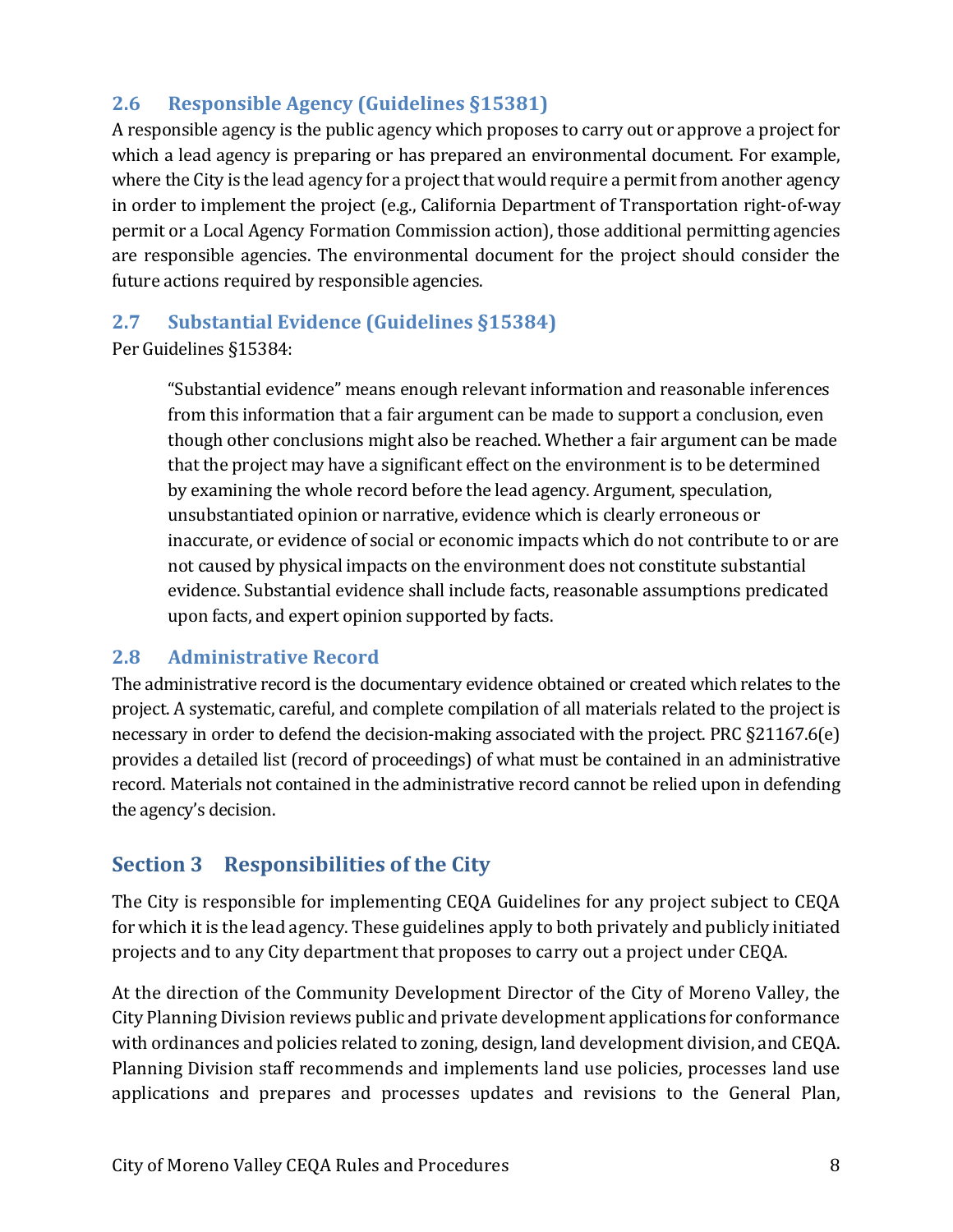Municipal Code, Landscape Guidelines and Design Guidelines. This division provides staff support to City Council, the Planning Commission, Environmental and Historical Preservation Board, and the Project Review Staff Committee.

The Community Development Department - Planning Division staff serves as the lead in implementing these CEQA Rules and Procedures and will be available to assist other City departments in interpreting and applying these guidelines in a consistent manner, as needed.

## **Section 4 Environmental Review**

The first step in determining the appropriate processing steps is to determine if the activity is a project under CEQA. A detailed CEQA decision flow chart is provided in [Attachment A.](#page-30-0) If the project is a ministerial action, no further action is required. If the project qualifies for an exemption (refer to Exemption Procedures, Sections 5.1.1 to 5.1.4), an NOE should be prepared and filed after project approval (refer to Noticing Requirements, Section 5.2). If the project may have a potentially significant effect on the environment, an Initial Study may be prepared (refer to Section 6) to determine whether a ND/MND or an EIR is appropriate. If it is known whether an EIR will be prepared, preparation of an Initial Study is not required, but may be used to define the scope of the EIR concurrent with release of the Notice of Preparation.

## **4.1 Pre-Application**

The City's development review process provides the opportunity for a pre-application review to allow for early identification of key issues. A pre-application review involves internal discussion among City departments to identify key issues, required studies, and other project requirements. A pre-application review is not required, but is recommended for major development review projects. This process can assist project applicants in identifying necessary technical reports and the anticipated environmental document that will be required.

## **4.2 Application Review**

Planning Division staff will review submitted applications and all supporting data for completeness. The project will be reviewed by the applicable City departments for adherence to the General Plan, zoning, Municipal Code development standards, and all other applicable requirements. Staff will inform the applicant of any known potential environmental impacts.

## **4.3 Applicability of Technical Reports**

City staff will identify the need for project specific technical analysis on a project basis. Where applicable, certain quantifiable thresholds are used to determine applicability of technical report requirements. For example, the City Transportation Engineering Division maintains a Traffic Impact Analysis Preparation Guide that describes when a project level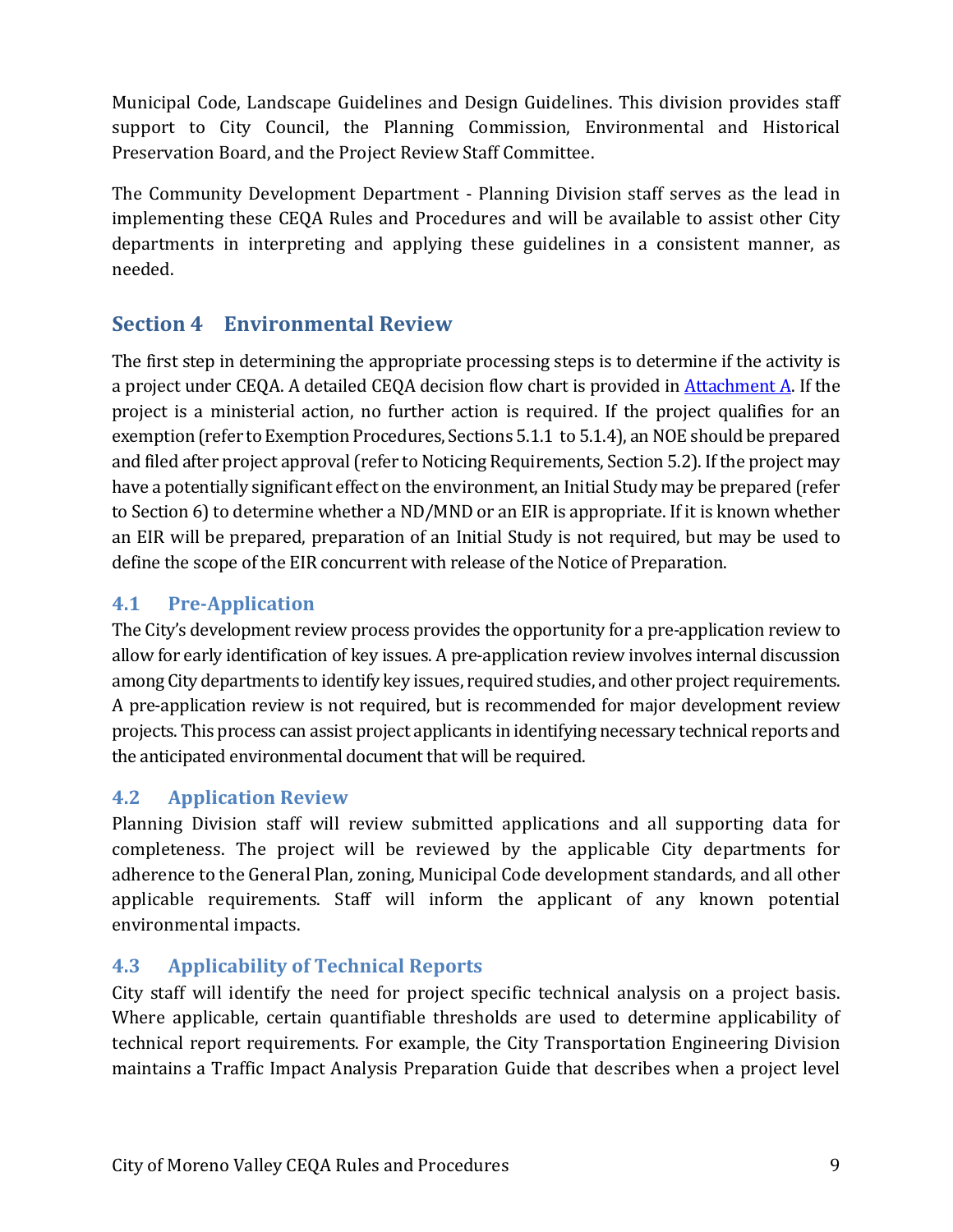transportation analysis is required. Generally, if a transportation analysis is required, the City will also require preparation of a noise, air, and greenhouse gas assessment.

If a project would potentially impact biological resources not covered by the Western Riverside County Multiple Species Conservation Plan, a general biological resources report would be required. The report must be consistent with the MSHCP and address consistency with the Plan. For discretionary projects located within a MSHCP Criteria area, a MSHCP Consistency Analysis is required to address the goals and objectives of the Reserve System. For those projects (except for single-family residential – individual unit) a Joint Project Review process must be completed.

A cultural resources survey would generally be requested for any development that would disturb native soils. If a potentially historic resource is present, a historical analysis may be requested. Other reports such as a light and glare report, agricultural technical report, and/or a Phase I Environmental Site Assessment would be evaluated on a case-by-case basis considering the characteristics of both the project and the project site.

#### **4.3.1 Water Supply Assessments**

Certain large projects trigger the requirement for a Water Supply Assessment pursuant to Senate Bill 610 (Chapter 643, Statutes of 2001; Water Code Sections 10910–10915). These assessments are completed by water agencies, and not project applicants. Water Supply Assessments are generally required for projects of the following size:

- A proposed residential development of more than 500 dwelling units.
- A proposed shopping center or business establishment employing more than 1,000 persons or having more than 500,000 square feet of floor space.
- A proposed commercial office building employing more than 1,000 persons or having more than 250,000 square feet of floor space.
- A proposed hotel or motel, or both, having more than 500 rooms.
- A proposed industrial, manufacturing, or processing plant, or industrial park planned to house more than 1,000 persons, occupying more than 40 acres of land, or having more than 650,000 square feet of floor area.
- A mixed-use project that includes one or more of the projects specified in this subdivision.
- A project that would demand an amount of water equivalent to, or greater than, the amount of water required by a 500-dwelling-unit project.
- If a public water system has fewer than 5,000 service connections, then any proposed residential, business, commercial, hotel or motel, or industrial development that would account for an increase of 10 percent or more in the number of the public water system's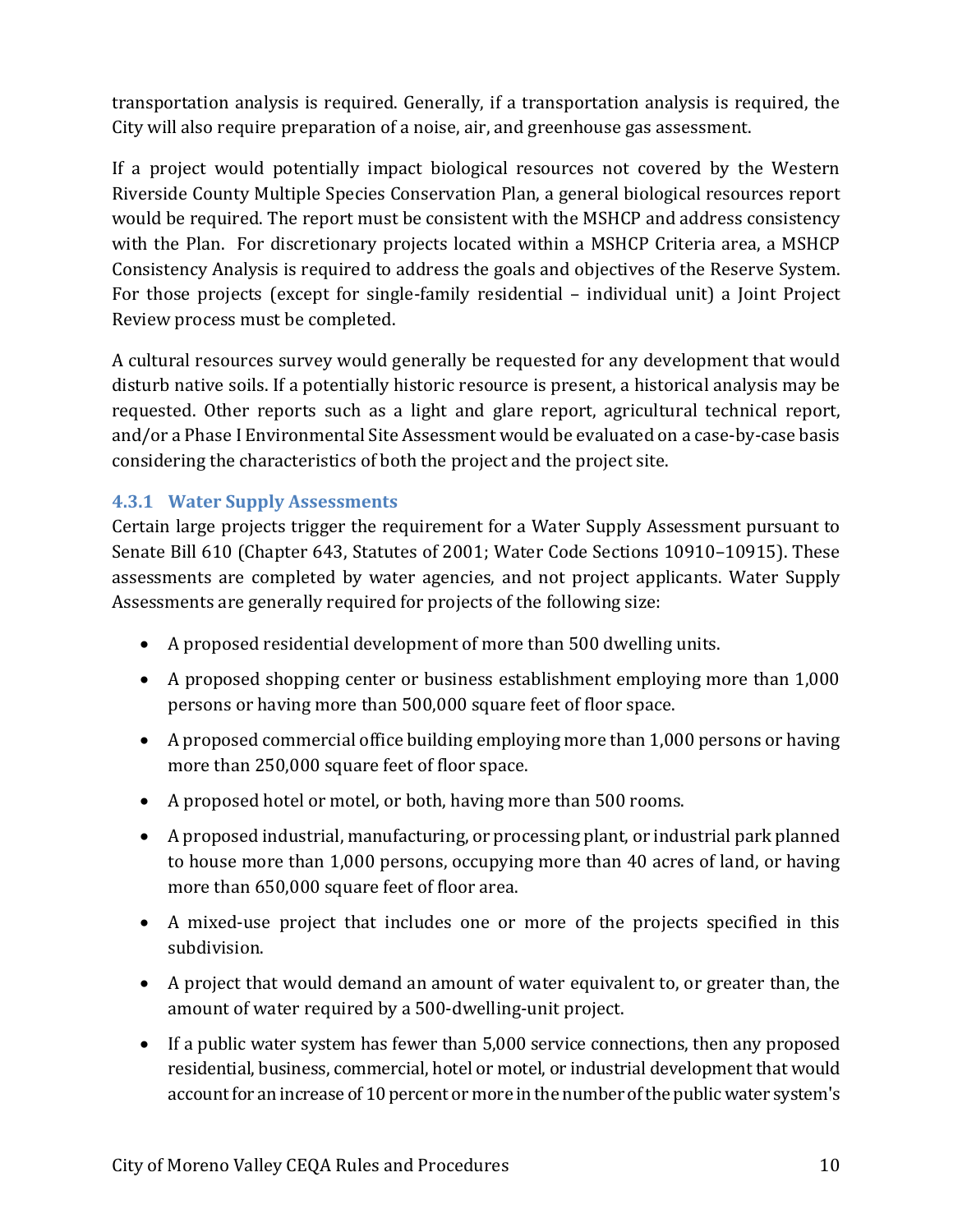existing service connections, or a mixed-use project that would demand an amount of water equivalent to, or greater than, the amount of water required by residential development that would represent an increase of 10 percent or more in the number of the public water system's existing service connections.

For more information on this topic refer to the Guidebook for Implementation of Senate Bill 610 and Senate Bill 22[1](#page-10-0) of 2001 produced by the California Department of Water Resources<sup>1</sup>.

## **4.4 Environmental Determination (Guidelines §§15060, 15101, 15102)**

Once the City determines an application is complete, the time period starts for environmental review. Within 30 days of a determination of completeness, the decision of whether to prepare a ND or EIR must be made. This time period may be extended 15 days by mutual consent of the lead agency and applicant. The City will then initiate the required consultation (see Sections 4.6 and 4.7 below) and will either initiate preparation of an environmental document (for public projects) or inform the applicant of the environmental determination so that the appropriate environmental document can be prepared by a qualified consultant.

A lead agency may still require project applicants to submit additional information needed to conduct the environmental review after the application has been deemed complete. These information requests do not affect the status of the applicant's application.

If it is unclear whether a ND/MND or EIR will be required, an Initial Study may be prepared in order to determine if the project may have a significant effect on the environment and to guide the selection of appropriate environmental document to be prepared, as detailed in Section 4.5.

## **4.5 Initial Study Procedures (Guidelines §15063)**

An Initial Study shall be prepared for all projects that are not exempt from CEQA, unless it has been determined, and the applicant concurs, that an EIR will be required. The EIR process may begin immediately (Guidelines §15060(d)) without preparation of an Initial Study.

The Initial Study can serve as a tool to identify and select the appropriate environmental document. It can also be used as a means to limit potentially significant impacts and enable the project to qualify for a MND. The Initial Study provides the required documentation of the factual basis for the finding that a project would not have a significant effect on the environment.

The Initial Study shall follow the City's approved format and City staff and consultants may refer to the City's Initial Study Preparation Guide for useful resources and analysis guidance. For projects with previous environmental documents, the Director or designated staff shall

<span id="page-10-0"></span> <sup>1</sup> California Department of Water Resources Guidebook for Implementation of Senate Bill 610 and Senate Bill 221 of 2001 [https://water.ca.gov/LegacyFiles/pubs/use/sb\\_610\\_sb\\_221\\_guidebook/guidebook.pdf.](https://water.ca.gov/LegacyFiles/pubs/use/sb_610_sb_221_guidebook/guidebook.pdf)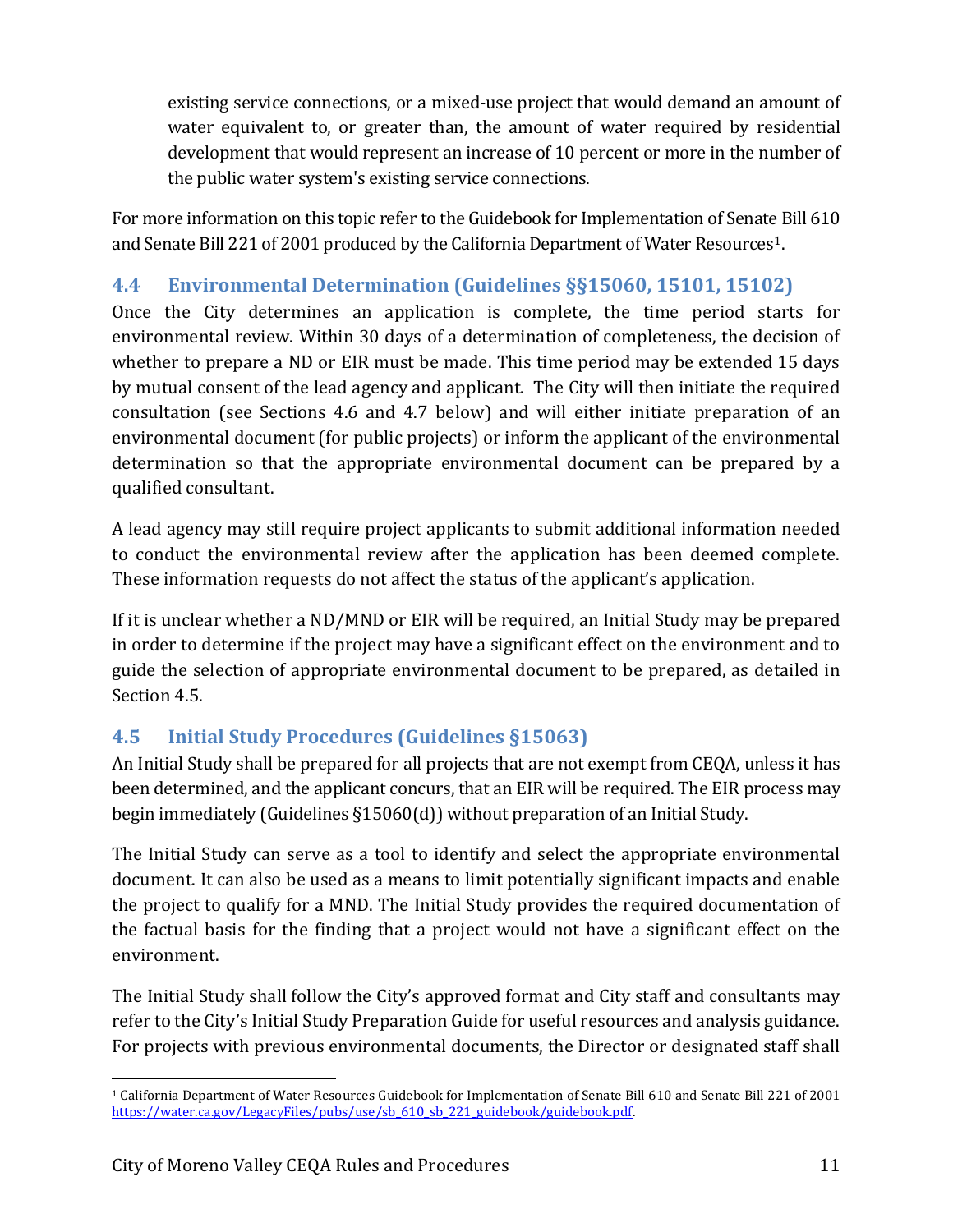ensure the analysis within the Initial Study is based upon the criteria identified in Guidelines §15162.

The Initial Study shall be prepared by a qualified consultant, unless otherwise determined by the Director or designated staff. If prepared by a consultant, City staff will review the Initial Study for adequacy, including proposed mitigation measures which will ultimately become the project's Mitigation, Monitoring and Reporting Program (MMRP). If it is determined that additional information is required to complete any part of the analysis within the Initial Study, the Director or designated staff shall advise the applicant of the additional data or information that is required. After the Initial Study is revised/updated, City staff will review the revised document and one of the following possible determinations will be made:

- a) The Initial Study shows that there is no substantial evidence, in light of the whole record, that the project may have a significant effect on the environment and a ND shall be prepared (Guidelines §15070(a), refer to Section 6);
- b) The Initial Study identifies that there are potentially significant effects, but that mitigation measures have been adopted as part of the project and there is no substantial evidence, in light of the whole record before the agency, that the project with the implementation of the proposed mitigation measures may have a significant effect on the environment, and a MND shall be prepared (Guidelines §15070(b), refer to Section 6);
- c) The Initial Study identifies that there is substantial evidence that any aspect of the project, either individually or cumulatively, may cause a significant effect on the environment, an EIR shall be prepared (refer to Section 7, below).

## **4.6 Consultation with Responsible/Trustee Agencies (Guidelines §15063(g))**

The Director or designated staff shall consult with responsible agencies, trustee agencies, and others responsible for any natural resources potentially affected by the project to determine the environmental concerns for each agency involved in the project application as appropriate. Agencies that may need to be consulted include, but are not limited to, water districts if a Water Supply Assessment is triggered, the Airport Land Use Commission if the project is located within an airport influence area, and affected military agencies.

Senate Bill 1462 requires a lead agency to notify the United States Military of certain development projects (Guidelines §15190.5). The intention is to create a local notification process whereby the United States Military will be informed of certain local land use proposals to prevent land use conflicts between local communities and military installations and training facilities. Any project that meets the following criteria requires notice to the affected military installation pursuant to Guidelines §15072 (f):

- is located within 1,000 feet of a military installation (March Air Reserve Base);
- is located beneath a low-level flight path; or,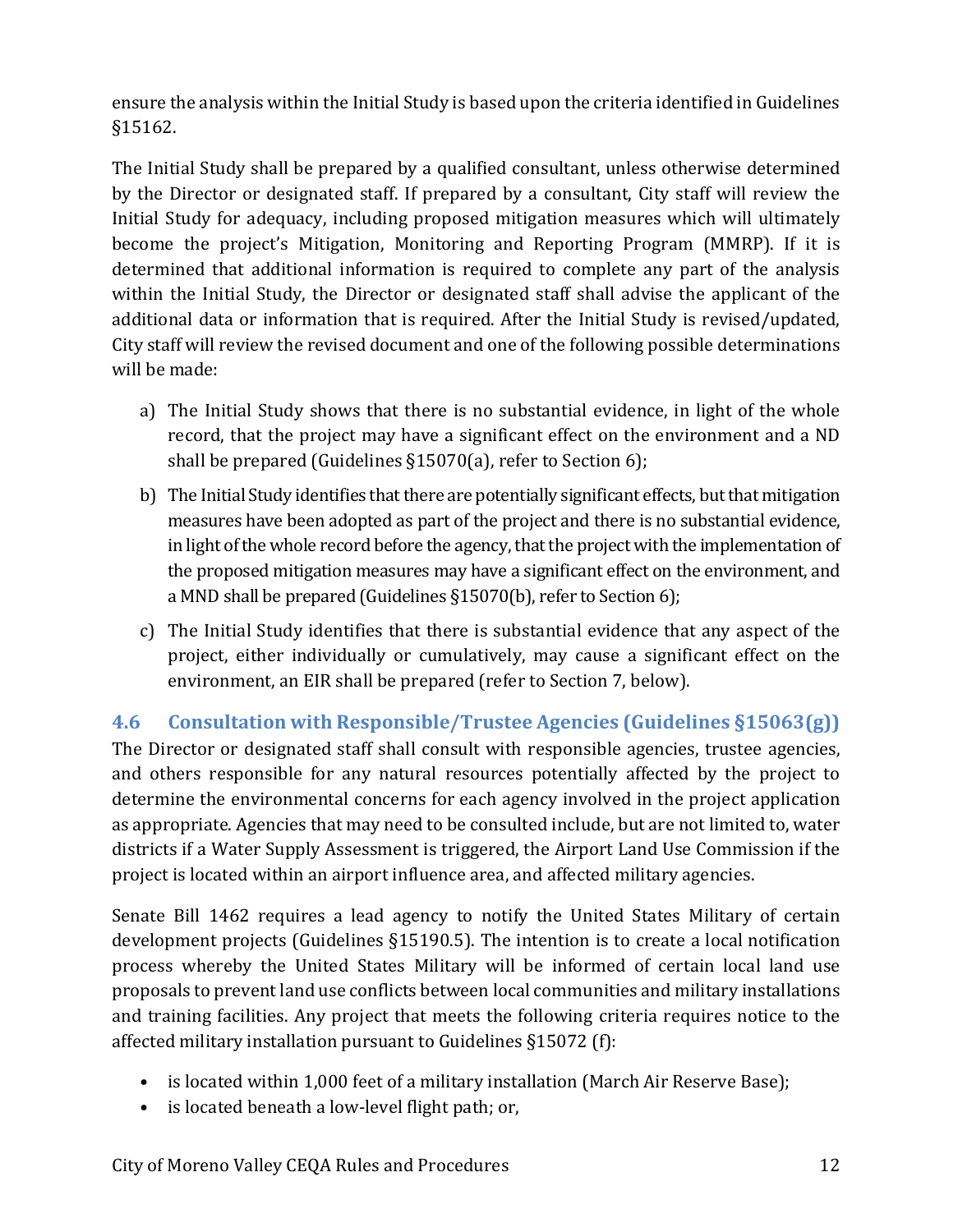• is within special use airspace as defined in Section 21098 of the PRC.

## **4.7 Consultation with Tribes (PRC 21080.3)**

With implementation of Assembly Bill (AB) 52, California tribes now have the ability to establish, through a formal notice letter, a standing request to consult with a lead agency regarding any proposed project subject to CEQA in the geographic area with which the tribe is traditionally and culturally affiliated. The Native American Heritage Commission (NAHC) has authority to verify the tribes' cultural affiliation. A lead agency must provide written notification to requesting tribes on its notice list within 14 days of a decision to undertake a project or a determination that a project application is complete. Notice to the tribes must include a brief project description, the project location, and the lead agency's contact information. A tribe then has 30 days to request consultation. If the tribe does not respond in that period or writes to decline consultation, the lead agency has no further obligation. If the tribe requests consultation, the lead agency must begin the consultation within 30 days and prior to the release of an ND, MND, or EIR for that proposed project. Refer to PRC §21080.3.1 and the Office of Planning and Research Technical Advisory on AB 52 and Tribal Cultural Resources in CEQ[A2](#page-12-0) for additional detail on this consultation process.

# **Section 5 Exemption Procedures**

Pursuant to CEQA Guidelines §15061, a project is exempt from CEQA if:

- The project is exempt by statute.
- The project is exempt pursuant to a categorical exemption.
- The activity is covered by the common sense exemption that CEQA applies only to projects which have the potential for causing a significant effect on the environment. Where it can be seen with certainty that there is no possibility that the activity in question may have a significant effect on the environment, the activity is not subject to CEQA.
- The project is exempt pursuant to the provisions of Article 12.5 which provides for exemptions for Agricultural Housing, Affordable Housing and Residential Infill Projects.

## **5.1 Types of Exemptions**

## **5.1.1 Statutory Exemptions (Guidelines §§15260 to 15285)**

Statutory exemptions are projects specifically excluded from CEQA consideration as defined by the State Legislature. These exemptions are applied to any given project that falls under its definition, regardless of the project's potential impacts to the environment. Example statutory

<span id="page-12-0"></span> <sup>2</sup>Office of Planning and Research Technical Advisory on AB 52 and Tribal Cultural Resources in CEQA [http://nahc.ca.gov/wp-content/uploads/2017/06/Technical-Advisory-AB-52-and-Tribal-Cultural-Resources-in-](http://nahc.ca.gov/wp-content/uploads/2017/06/Technical-Advisory-AB-52-and-Tribal-Cultural-Resources-in-CEQA.pdf)[CEQA.pdf.](http://nahc.ca.gov/wp-content/uploads/2017/06/Technical-Advisory-AB-52-and-Tribal-Cultural-Resources-in-CEQA.pdf)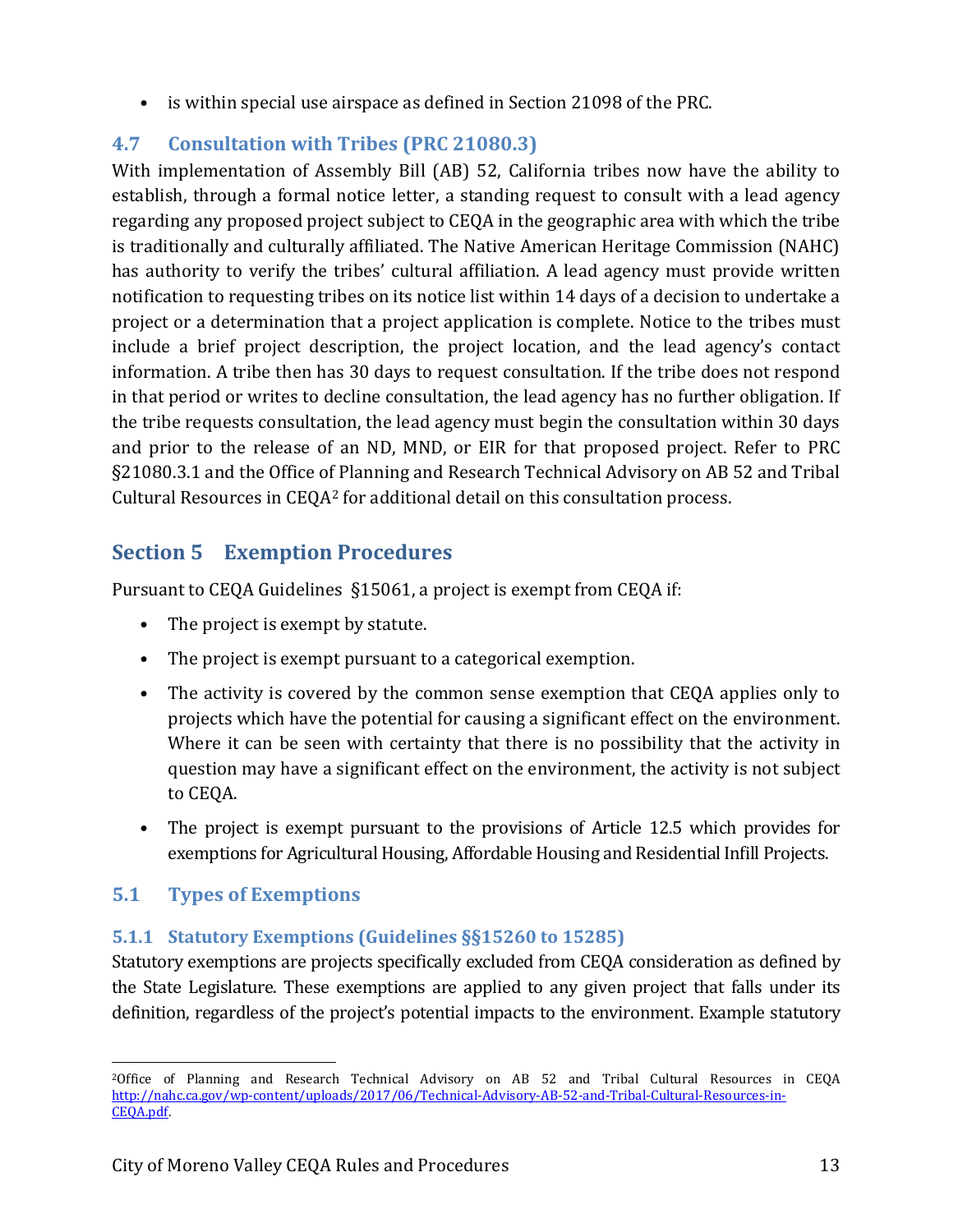exemptions include feasibility and planning studies, emergency permits, family day care homes for up to fourteen children, and air quality permits. A project that will be rejected or disapproved by a public agency may be found statutorily exempt (Guidelines §15270(b)).

## **5.1.2 Categorical Exemptions (Guidelines §§15300 to 15332)**

Categorical exemptions are descriptions of types of projects which the Secretary of the Resources Agency have determined may not have a significant effect on the environment. Unlike statutory exemptions, categorical exemptions are not absolute. There are exceptions to the exemptions depending on the nature or location of the project. If an exception pursuant to the Guidelines §15300.2 applies, the project would not be exempt. Specifically, the following types of projects would not be exempt:

- located in sensitive environments;
- would result in cumulative impacts;
- have a significant effect on the environment;
- affect scenic highways;
- affect historical resources: and
- are hazardous waste sites

The Director or designated staff may require the submittal of technical studies or environmental documents to assess whether a project qualifies for an exemption.

Guidelines §15300.4 states that each public agency shall, in the course of establishing its own procedures, list those specific activities that fall within each of the exempt classes. There are 33 classes of Categorical Exemptions (referred to as Class 1, Class 2, etc.) provided in the Guidelines. Of the 33 classes listed in the guidelines (Guidelines Sections 15301 to 15333), the classes cited below and accompanying examples represent the most commonly used categorical exemptions by the City. Please refer to the Guidelines for the complete list of exemptions and explanations:

**Class 1 - Existing facilities**, including existing highways and streets, sidewalks, gutters, bicycle and pedestrian trails and similar facilities, this includes road grading for the purpose of public safety (see discussion of City projects that would generally be expected to fall under 15301 (c) below), and other alterations such as the addition of bicycle facilities, including but not limited to bicycle parking, bicycle-share facilities and bicycle lanes, transit improvements such as bus lanes, pedestrian crossings, street trees, and other similar alternations that do not create additional automobile lanes;

**Class 2 - Replacement or reconstruction of existing structures and facilities**, where a new structure would be located on the same site and have approximately the same purpose and capacity as the structure being replaced;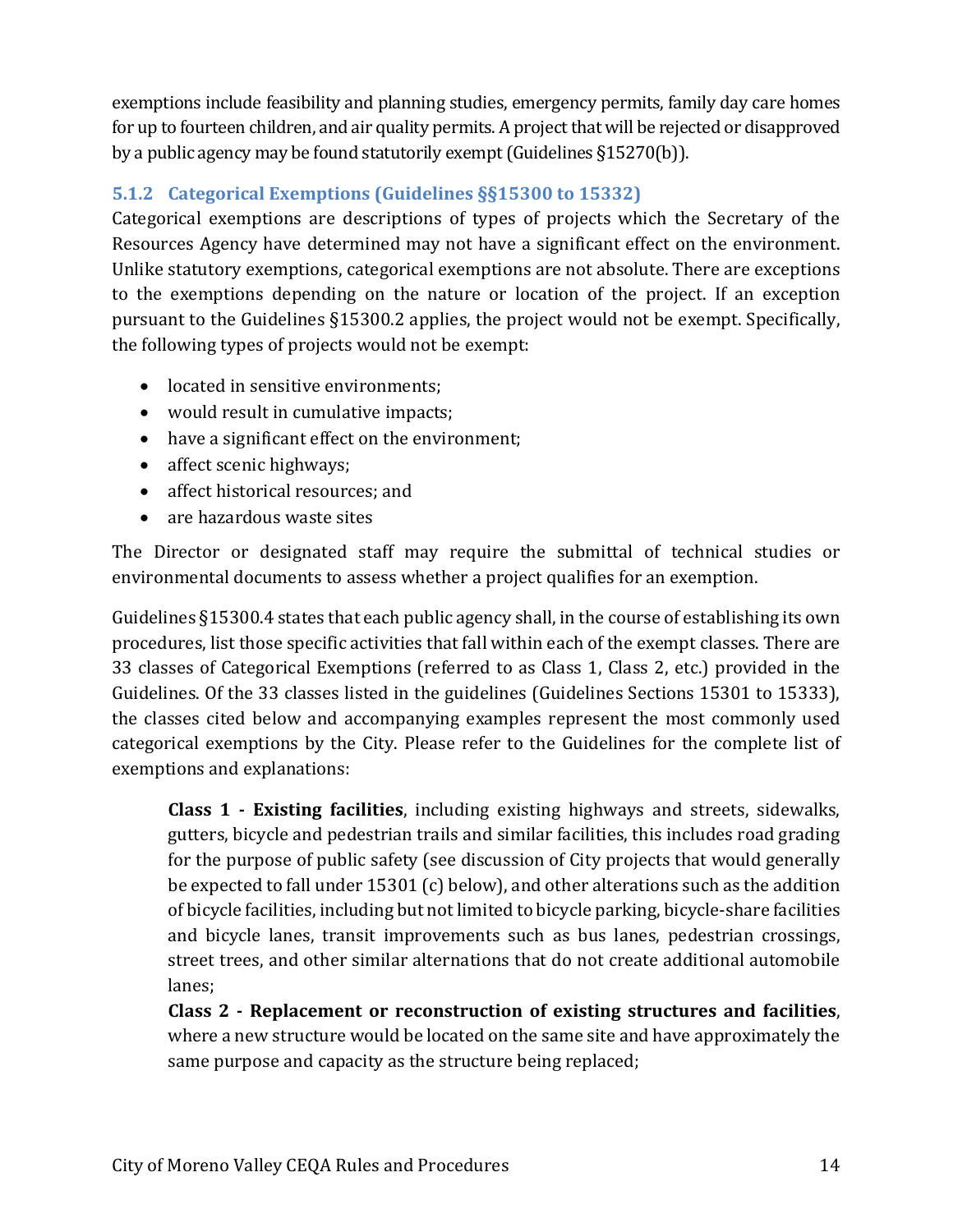**Class 3 - New construction or conversion of small structures**, where only minor modifications are made to the exterior. This class has limits in terms of the maximum that would be allowed depending on the type of use (e.g., multi-family residential unit totaling no more than four dwelling units);

**Class 4 - Minor alterations to land**, such as minor trenching or backfilling, fuel management, creation of bicycle lanes on existing rights-of-ways, and maintenance dredging;

- 1. **Class 5 - Minor alterations in land use limitations**, applies to areas with an average slope of less than 20% not resulting in changes in the land use or density;
- 2. **Class 11 - Accessory structures**, including the construction or placement of minor structures accessory to existing facilities such as signage, small parking lots, or seasonal/temporary use items;

**Class 15 - Minor land divisions**, applicable to property divisions in urban areas creating up to four parcels when in conformance with the General Plan and zoning; and

**Class 32 - In-fill development projects**, where the project size is five acres or less and substantially surrounded by urban uses and consistent with the general plan and zoning.

As guidance for City capital projects, the Class 1 Categorical Exemption under Section 15301 (c) include, but are not limited to:

- a. Minor widening of less than a lane width, and/or adding paved shoulders to existing streets;
- b. Pavement reconstruction, resurfacing, rehabilitation and placement of seal coats;
- c. Minor operational improvements to drainage facilities;
- d. Repair work on bridge structures;
- e. Reconstruction and/or repair of existing stream crossings;
- f. Maintenance of man-made water features;
- g. Installation of new traffic control systems, including signs, signals, interconnect, cameras, channelization of intersections, pavement striping, and other traffic control devices;
- h. Modification of traffic control systems and devices including addition of new elements such as signs, signals, and controllers;
- i. Repair and maintenance of a highway and all its appurtenant facilities including replacement of damaged or inadequate facilities, or upgrade of facilities to meet current Americans with Disabilities Act requirements;
- j. Minor operational improvements to drainage facilities;
- k. Modification of existing features such as curbs, headwalls, slopes and ditches within the right of way to improve roadway safety;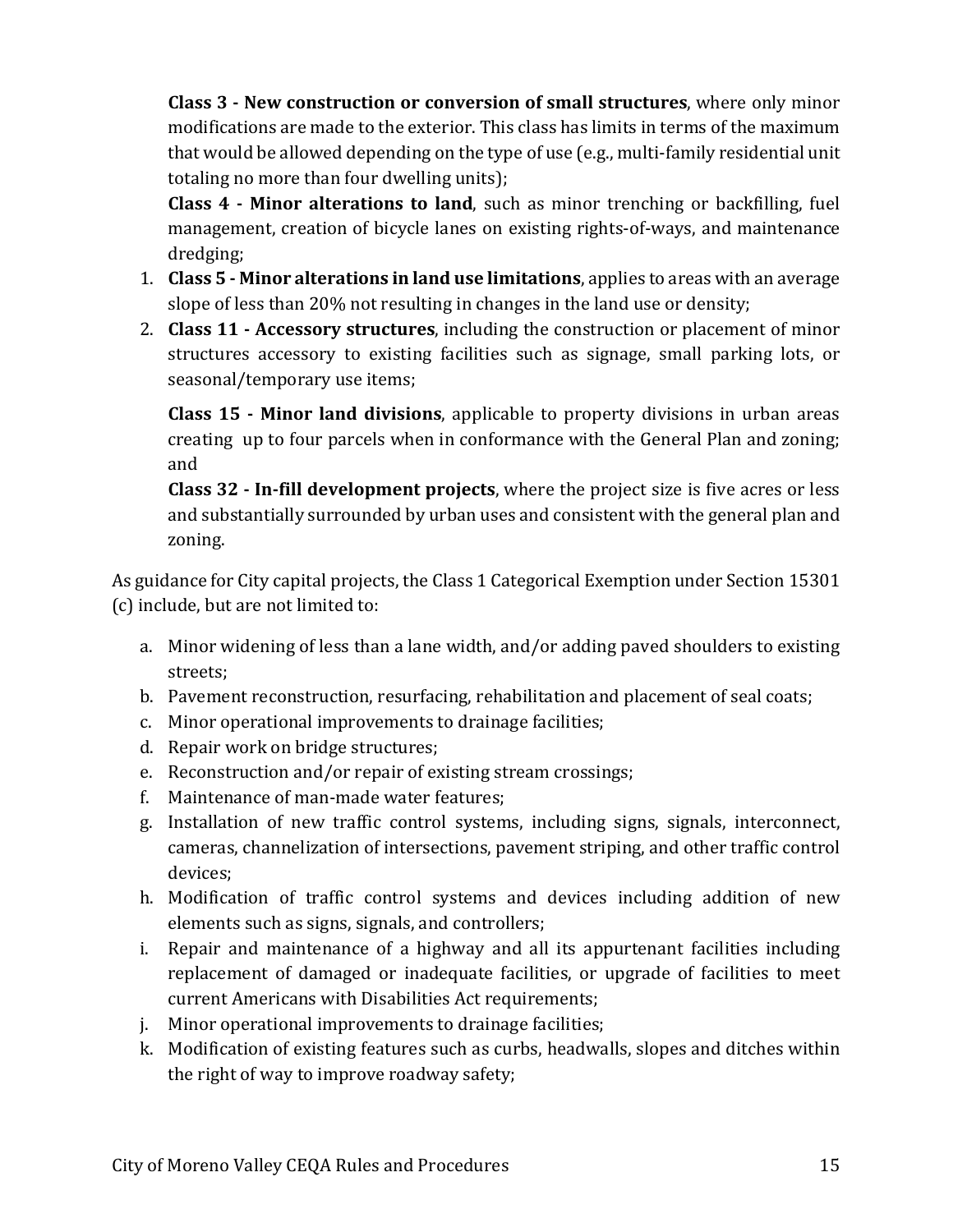- l. Removal and/or replacement of distinctive roadway markings such as painted stripes, raised pavement markers, thermoplastic, tape or raised bars;
- m. Addition of auxiliary lanes when required for purposes such as weaving, turning, climbing, speed change, or for lane changing between adjacent interchanges or intersections;
- n. Landscaping within City owned property, rights of way, or within the California Aqueduct easement for the public's benefit;
- o. Addition of non-motorized trails including Class 1 bike path trails within right-ofway, or within easements;
- p. Addition or replacement of devices such as fencing, guardrails, safety barriers, guideposts and markers;
- q. Repair and maintenance of City owned facilities, parking lots, carports, and gates.

The Guidelines provide examples of the general types of projects that would fall within each exemption class; however, it is the responsibility of the Lead Agency to demonstrate and determine that the proposed action falls within an exempt category and to support this determination with factual evidence.

## **5.1.3 Common Sense Exemption**

The "general rule" or "common sense" exemption applies to projects that do not fit within a statutory or categorical exemption, but where it can be clearly demonstrated that the project has no potential to have significant environmental effects. According to Guidelines §15061(b)(3), "Where it can be seen with certainty that there is no possibility that the activity in question may have a significant effect on the environment, the activity is not subject to CEQA." The use of the Common Sense exemption must be supported by factual evidence that shows there is no possibility of a significant effect.

## **5.1.4 Special Housing Exemptions (Guidelines §§15191 to 15196)**

In order to qualify for the housing exemptions specified in Guidelines §15193 (Agricultural Housing), §15194 (Affordable Housing) or §15195 (Residential Infill), a housing project must meet the threshold criteria detailed in Guidelines §15192 and summarized as follows:

- The project is consistent with the general plan, specific plan or local coastal program including any mitigation measures required by such plan or program
- The project is consistent with applicable zoning
- "Community-level" environmental review has been adopted or certified. This means there is a general plan, community plan, specific plan, or housing element where a ND/MND was adopted or an EIR certified.
- The project is served by existing facilities and will pay required development fees
- The project would not adversely impact biological or cultural resources, create or expose people to hazards, historic resources, is not subject to wildland fire hazard, and is not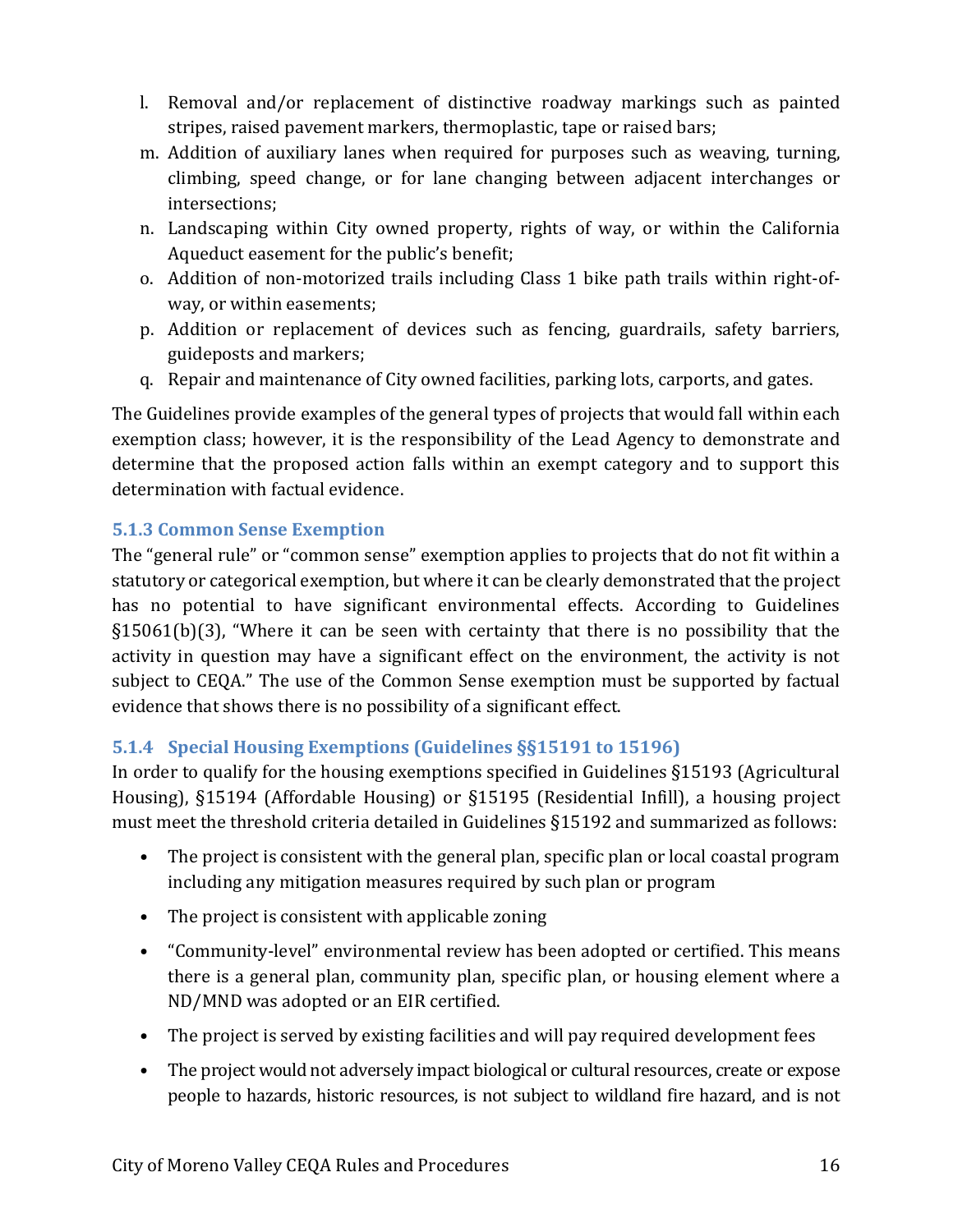within an earthquake fault or seismic hazard zone or otherwise expose people to geologic hazards.

Additionally, each of the specific housing exemptions include specific criteria as described in Guidelines §15193 through 15195.

## **5.2 Noticing Requirements**

#### **5.2.1 Notices of Exemption (Guidelines §15062)**

When it is determined that a project is exempt from CEQA and after the project is approved, a Notice of Exemption (NOE) should be filed. The NOE may be filed with the County Clerk/Recorder and copies of such notice shall be made available for public inspection and shall remain posted for a period of thirty days. The NOE shall include: a brief description of the project; a finding that the project is exempt from CEQA, including a citation to the Guidelines section or statute under which it is found to be exempt; and a brief statement of reasons to support the finding.

Filing a NOE is voluntary. If a State agency files a NOE, it must be filed with OPR. If a local agency files a NOE, it must be filed with the County Clerk. (PRC 21108(b) and 21152(b)) Although filing NOEs is generally voluntary, the statute requires lead agencies to file their NOEs with the State Clearinghouse for three specific types of housing projects: farm worker housing (PRC 21159.22), low-income housing (PRC 21159.23), and urban infill housing (PRC 21159.24).

At the time of NOE filing, the County Clerk will require the applicable administrative filing fee.

## **5.2.2 Appeal of Exemption (Guidelines §15062(d))**

Once an NOE is filed and posted, a 35-day statute of limitations period on legal challenges to the City's decision begins. Appeals of the decision to exempt the project may be filed within this period. If an NOE is not filed, the appeal period for the exemption decision extends to 180 days.

# **Section 6 ND Procedures (Guidelines §§15070 to 15075)**

If determined based on an initial project review or upon completion of an Initial Study that a project will require the preparation an ND or MND, these procedures shall be followed. The processing of an ND/MND includes the noticing requirement, a period of public review, compilation of public comments, if any, and a public notice.

## **6.1 Contents of an ND/MND**

The ND/MND shall include a brief description of the project, including a commonly used name for the project, if any; the location of the project, preferably shown on a map; the name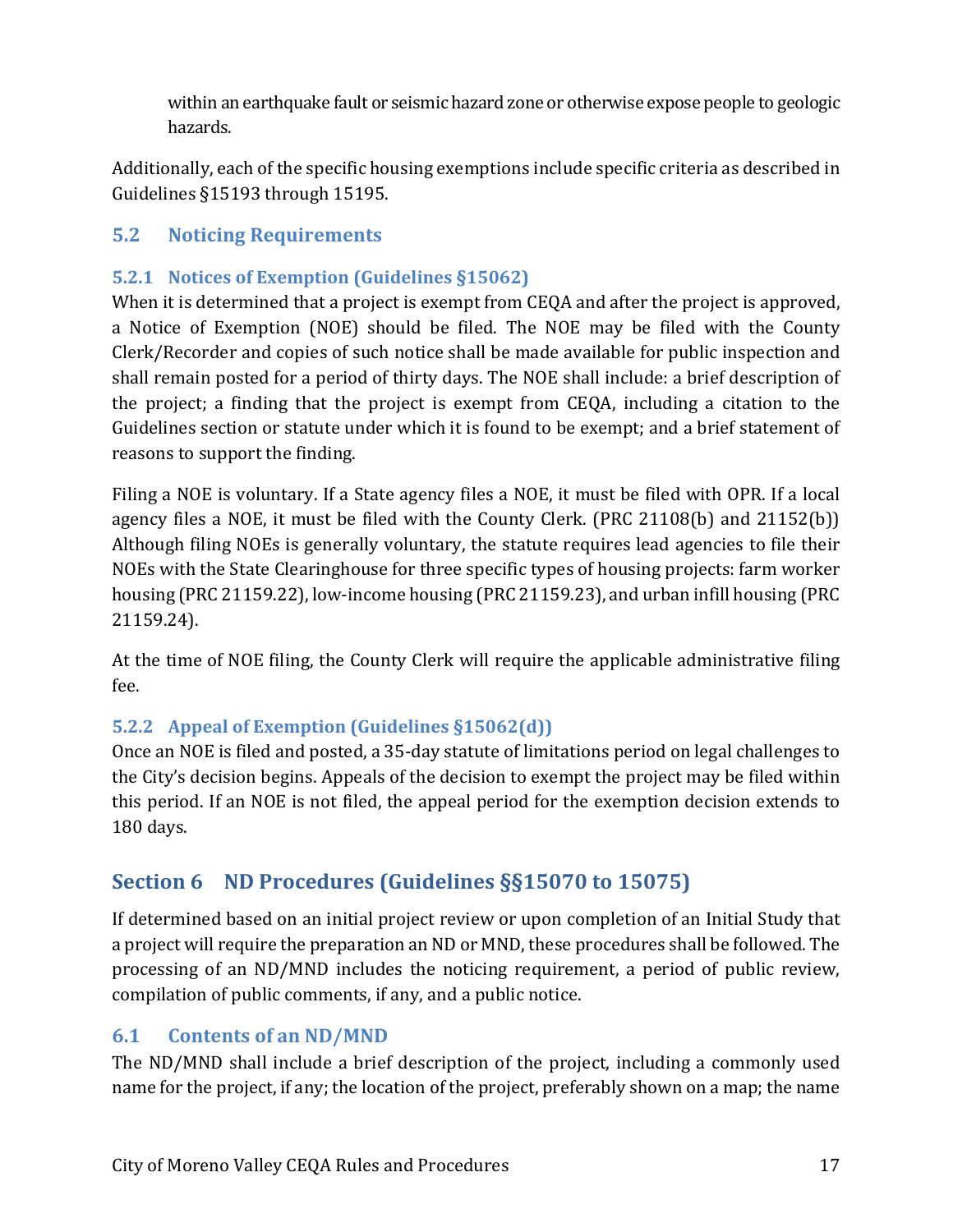of the project proponent; a proposed finding that the project will not have a significant effect on the environment; an attached copy of the Initial Study documenting reasons to support the finding; and mitigation measures, if any, included in the project to avoid potentially significant effects. In addition, a separate Mitigation Monitoring and Reporting Program will be attached to the ND/MND as referenced in the Initial Study.

## **6.2 Standard of Review**

CEQA documents, when challenged in court, are held to different standards of judicial review depending upon the type of environmental document prepared. ND/MNDs are held to the "fair argument" standard. The fair argument standard means that if a "fair argument" can be made that a project may have a significant effect on the environment, an EIR shall be prepared even though there may be other substantial evidence that the project will not have a significant effect (Guidelines  $\S 15064(f)(1)$ ).

A ND/MND must be supported by substantial evidence that the project would not have a significant impact on the environment or that the inclusion of mitigation measures would ensure no significant impact would result. If substantial evidence is presented to support a fair argument that project may have a significant environmental impact, an EIR must be prepared Information triggering preparation of an EIR does not include argument, speculation, unsubstantiated opinion or narrative, or evidence that is clearly inaccurate or erroneous, or evidence that is not credible. Additionally, the existence of public controversy over the environmental effects of a project does not trigger preparation of an EIR if there is no substantial evidence that the project may have a significant effect on the environment. Substantial evidence per Section 15384 (b) shall include facts, reasonable assumptions predicated upon facts, and expert opinion support by facts.

## **6.3 Public Notice and Public Review**

A Notice of Intent (NOI) to adopt a ND or MND is required when a ND or MND is released for public review.

## **6.3.1 Distribution Requirements**

Where one or more State agencies will be a responsible agency or a trustee agency or will exercise jurisdiction by law over natural resources affected by the project, or where the project is of statewide, regional, or area-wide environmental significance, the lead agency shall send copies of the NOI and associated ND/MND to the State Clearinghouse for distribution to state agencies.

A NOI to adopt the proposed ND or MND will be distributed consistent with Public Resources Code Section 21092 and the CEQA Guidelines as follows:

- Notice shall be given by at least one of the following methods:
- Publication in a general circulation newspaper (Guidelines §15072(b))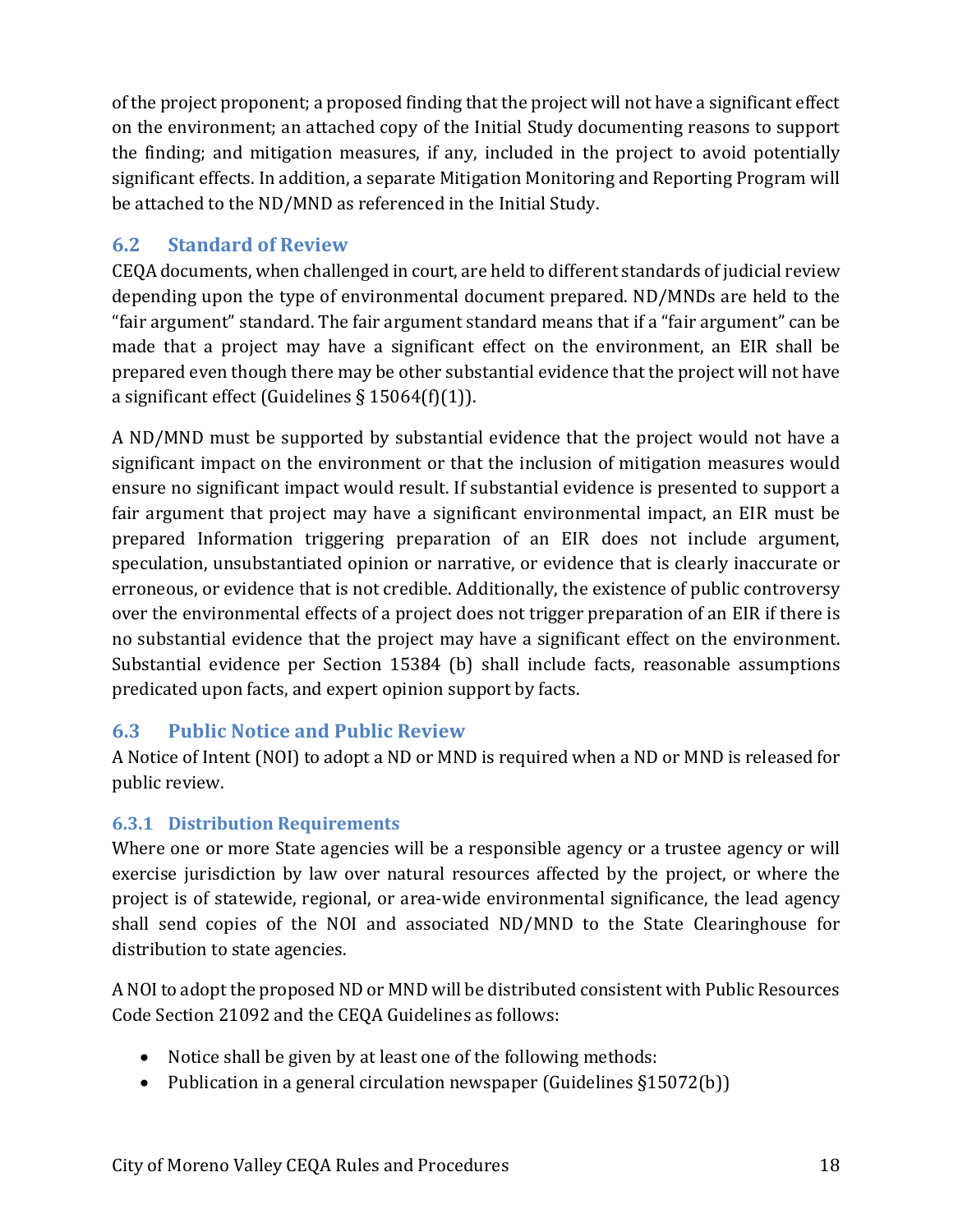- Direct mailing to property owners and occupants of contiguous property shown on the latest equalized assessment roll (Guidelines §15072(b)(3))
- Posting on- or off-site near the area where the project is located.
- The notice will also be provided submitted to any person who has filed a written request for notification with the Lead Agency (PRC §21092), and CEQA Guidelines §15072(b)), and to State Clearinghouse if applicable) Refer to Section 7.4.3 for filing requirements)

If the project hearing date is known at the time the NOI is released, the City will usually combine the NOI with the hearing notice to minimize noticing distribution expenses.

#### **6.3.2 Time Periods**

The public review period is contingent on whether the project triggers participation by the State Clearinghouse. Public review periods are as follows:

- a) The public review period for a proposed ND/MND shall be not less than 20 days.
- b) When a proposed ND/MND is submitted to the State Clearinghouse for review by state agencies, the public review period shall not be less than 30 days, unless a shorter period, not less than 20 days, is approved by the State Clearinghouse.

See Guidelines §15105(b) for additional details on public review time periods.

## **6.3.3 Required Contents**

The contents of a NOI to adopt an ND/MND is governed by Guidelines §15072(g). The NOI contents shall include a brief description of the project and location, starting and ending dates for public review, list of any scheduled public meetings, and the address where the draft ND or MND are available for review.

#### **6.3.4 California Department of Fish and Wildlife No Effect Determination (Optional)**

The California Department of Fish and Wildlife (CDFW) may charge and collect fees at the time a Notice of Determination is filed, as provided in Section 711.4 of the Fish and Game Code. However, if the project would not have any adverse impacts on fish or wildlife resources, a CDFW No Effect Determination may be requested. This request should be submitted concurrent with the release of the ND/MND document for public review, as the determination may take approximately four weeks to process and will be needed at the time of filing a Notice of Determination (NOD). Instructions for submitting a No Effect Determination request is available at https://www.wildlife.ca.gov/Conservation/CEQA/NED. The City will make the final determination as to whether a No Effect determination can be requested, and if so, will coordinate with the applicant on the filing of the determination.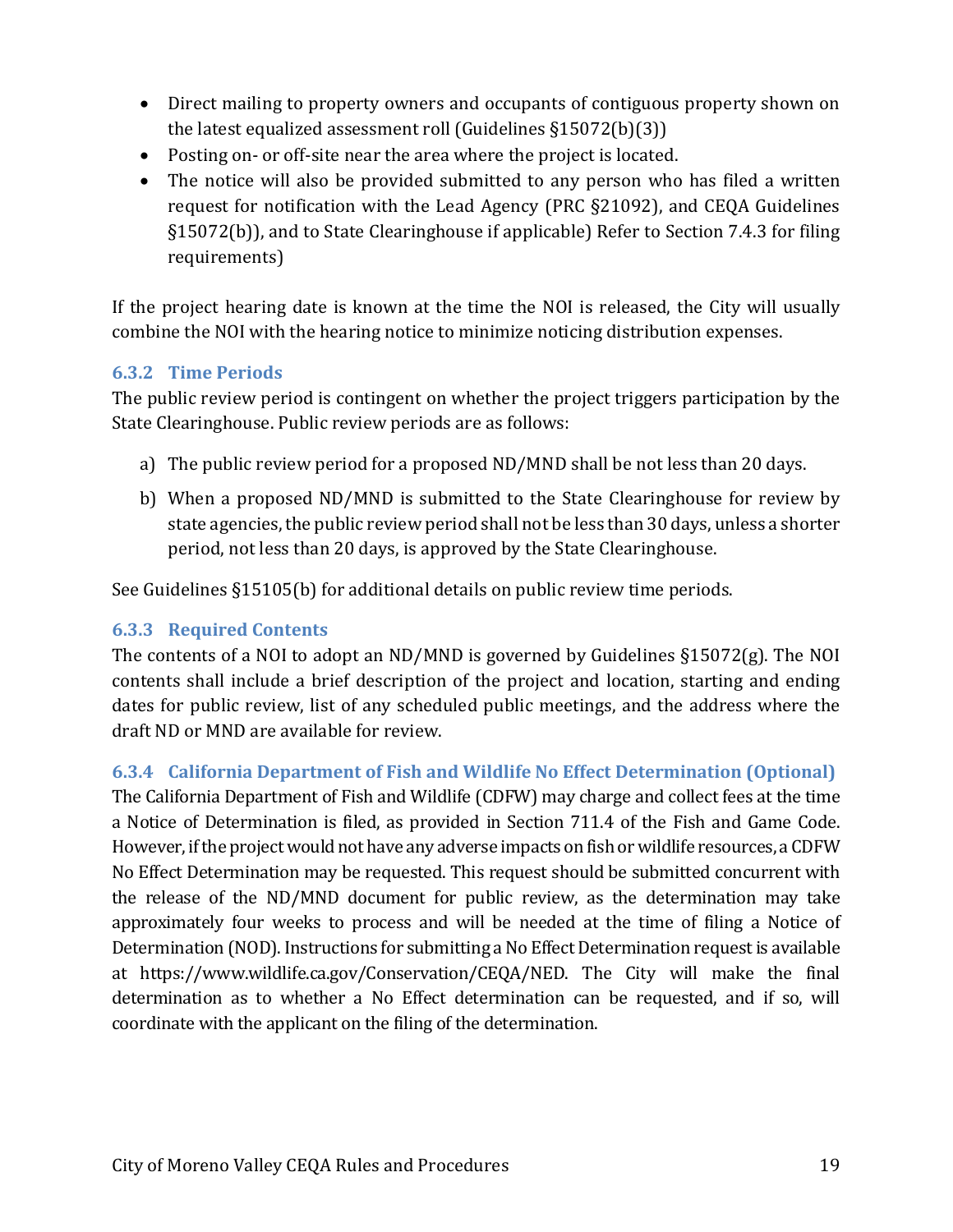## **6.4 Recirculation of ND/MND (Guidelines §15073.5)**

The City is required to recirculate a ND/MND if the document must be substantially revised after public notice of its availability has been given, but prior to adoption. A substantial revision includes the following:

- a) A new, avoidable significant effect is identified and mitigation measures or project revisions must be added in order to reduce the effect to insignificant; or
- b) The City determines that the proposed mitigation measures or project revisions will not reduce potential effects to less than significance and new measures or revisions must be required.

## **6.5 Review of Public Comments (PRC §21091(d), Guidelines §15074(b))**

If no comments are received during the public review period, the ND/MND may be accepted as complete. If comments are received, the Director or designated staff shall review the comments and make one of the following determinations:

- a) On the basis of the whole record, including comments received, there is no substantial evidence that the project would result in a significant effect on the environment.
- b) Comments received raise a fair argument that the project could result in one or more significant effects on the environment. If this determination is made, an EIR shall be prepared.

Public comments are not required to be attached to a ND/MND and written responses are not required. However, there may be circumstances where it may be appropriate to provide written responses to comments which the City will consider on a case by case basis.

## **6.6 Adoption of ND/MND**

The ND/MND will be reviewed and adopted in conjunction with the action on the entitlement by the decision-making body.

## **6.7 Notice of Determination (Guidelines §15075)**

Within five working days of project approval, a NOD shall be filed with the County Clerk. Required contents of the NOD for a ND/MND are specified in Guidelines §15075. The filing of the NOD triggers a 30-day statute of limitation on legal challenges to the approval of the ND/MND.

At the time of NOD filing, the County Clerk will require the applicable administrative filing fee in addition to one of the following:

- Payment of CDFW Fees, as provided in Section 711.4 of the Fish and Game Code;
- Proof of previous payment of CDFW fees for a project that is within the scope of a prior environmental document for which fees were paid; or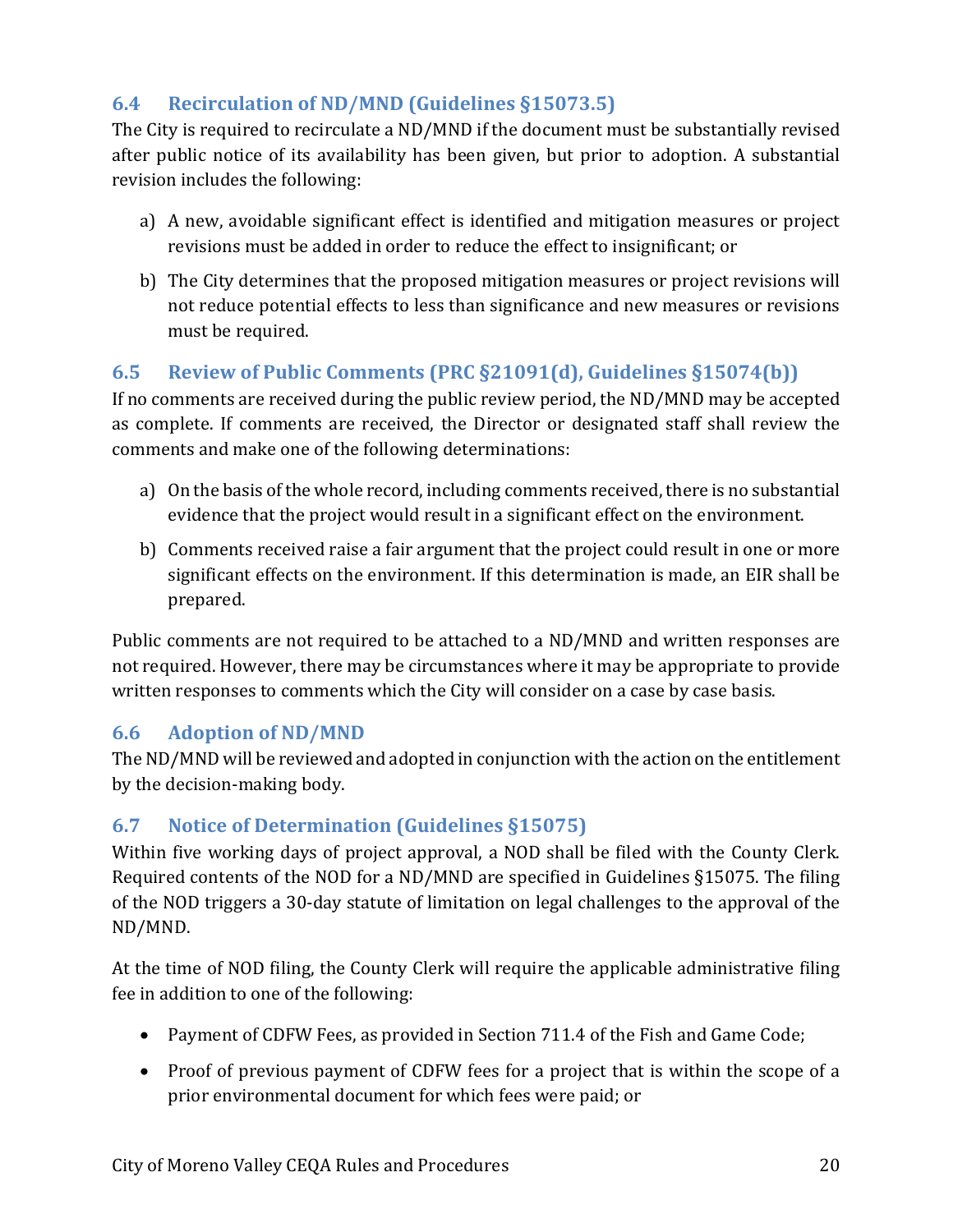• A CDFW No Effect Determination showing that the project would have no adverse impact on fish and wildlife resources and thus does not require payment of CDFW fees. (see Section 6.3.4)

CDFW fees are adjusted annually.

# **Section 7 EIR Procedures (Guidelines §§15080 to 15097)**

When it is determined that an EIR is required, the applicant shall be notified in writing and provided information on required fees, timelines, and processing requirements including a link to a list of the City's approved consultants list. The City may request a meeting with the applicant to discuss EIR scope and process. Additional information regarding types of EIRs is described in Section 8.

## **7.1 Notice of Preparation (Guidelines §15082)**

At the time the decision to prepare an EIR become final, City staff shall prepare a Notice of Preparation (NOP). The date the notice is received at the State Clearinghouse starts the 30-day public review period. The purpose of this notice is to inform reviewers of the lead agency's intent to prepare an EIR. The NOP shall include a project description; project location; and shall identify the probable environmental effects of the proposed project. The applicant/applicant's consultant shall consult with the City in determining the probable environmental effects and in defining the scope of the EIR.

The NOP process includes collection of responses to the NOP and, if required, holding a public scoping meeting.

- a) All responses received during the 30-day review of the NOP shall be included in the Final EIR, compiled as an Appendix.
- b) A public scoping meeting shall be held if the proposed project is a project of statewide, regional or area-wide significance (Guidelines §15206), or at the discretion of the City during the 30 day review period.

## **7.1.1 NOP Distribution**

The NOP must be distributed as follows:

- Filed with the County Clerk
- Mailed to the State Clearinghouse for distribution to responsible and trustee agencies
- Provided to every Federal agency involved in approving or funding the project.
- For any project located within the specific boundaries of a low-level flight path, military impact zone, or special use airspace, the NOP shall be provided to the applicable United States Department of Defense or branch of the United States Armed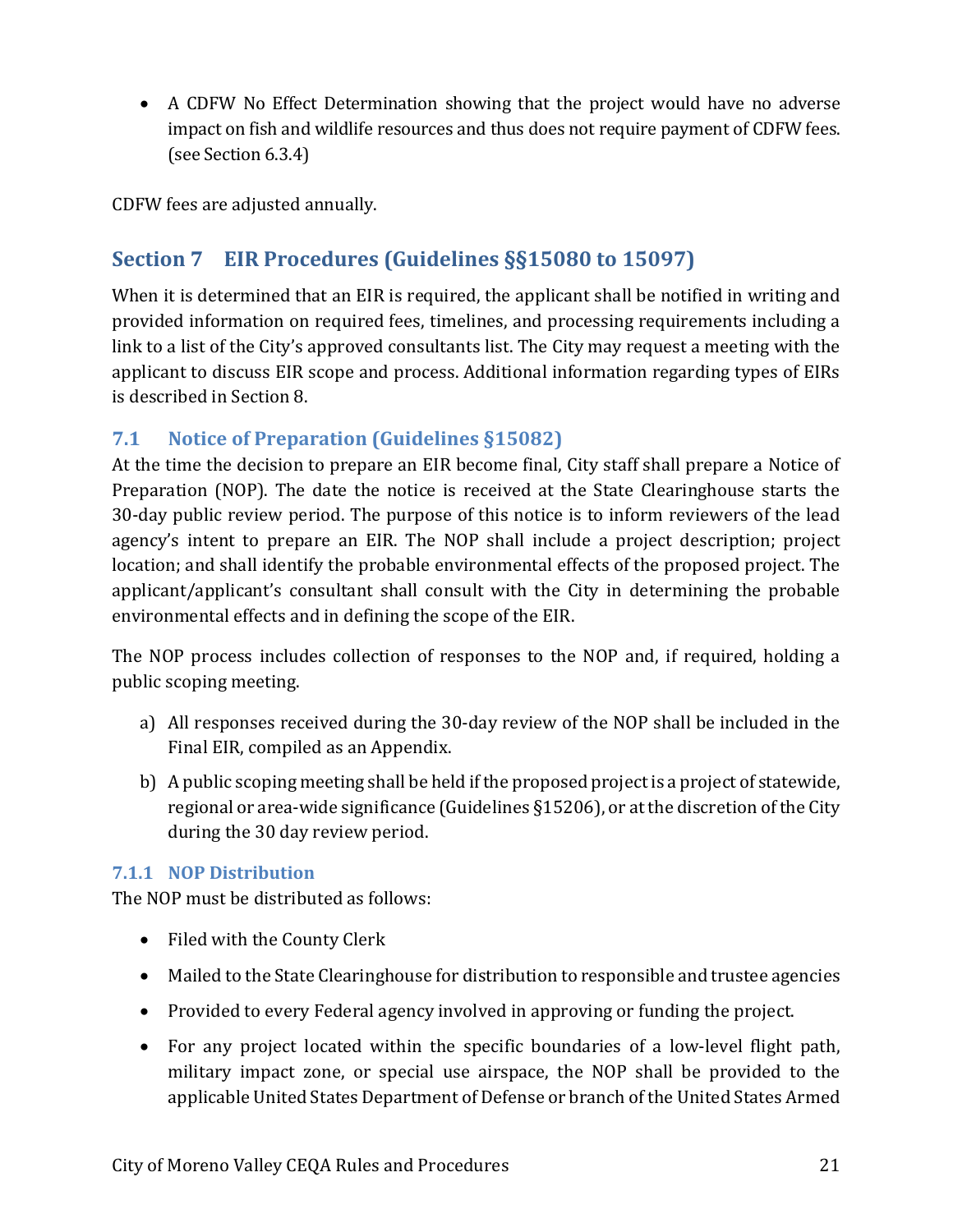Forces that has given the lead agency written notification and contact information pursuant to Guidelines §15190.5(b).

# **7.2 Preparation of Draft EIR (Guidelines §§15120 to 15132)**

The Draft EIR shall be prepared in accordance with these City Rules & Procedures and the Guidelines. A Draft EIR shall be prepared by a qualified consultant following the City's EIR Format and Content Requirements. Upon submittal of the Draft EIR, the City will have 30 days to review and provide any comments on the EIR. The process shall be iterative until the document is determined to be satisfactorily complete by the City. The contents of the EIR shall be consistent with Guidelines §§15120 to 15132.

## **7.3 Standard of Review (Guidelines §15151)**

When reviewing the adequacy of an EIR, courts use a more deferential standard of review when examining the lead agency's decisions in the EIR; this standard is called the "substantial evidence" standard of review. This means that the court focuses on whether there is substantial evidence in the record to support the lead agency's decisions. If there is substantial evidence in the record to support the decisions made in the EIR, the courts generally rule in favor of the lead agency even if there is also substantial evidence presented that a different decision could have been made.

An EIR should be prepared with a sufficient degree of analysis to provide decision makers with information in order to duly consider the environmental consequences of the project. The evaluation of environmental effects does not need to be exhaustive, but should include what is reasonably feasible. Disagreement among experts does not make an EIR inadequate, but the EIR should summarize the main points of disagreement among the experts. The courts have looked not for perfection but for adequacy, completeness, and a good faith effort at full disclosure. In contrast to the fair argument standard for ND/MNDs, EIRs are subject to the more deferential substantial evidence standard.

## **7.4 Public Notice and Public Review**

## **7.4.1 Time Periods**

The public review period for a draft EIR is generally 45 days. According to Guidelines §15105(a), the review period shall not be less than 30 days nor should it be longer than 60 days except in unusual circumstances. When a draft EIR is submitted to the State Clearinghouse for review by State agencies, the public review period shall not be less than 45 days, unless a shorter period, not less than 30 days, is approved by the State Clearinghouse.

## **7.4.2 Notice of Availability (NOA)**

Public Notice of Availability of the Draft EIR for review shall be published as required by the Guidelines §15087, and shall include a brief description of the project, its proposed location, an address where copies of the Draft EIR are available for public review/comment, and the period during which comments will be received. If the project hearing date is known at the time the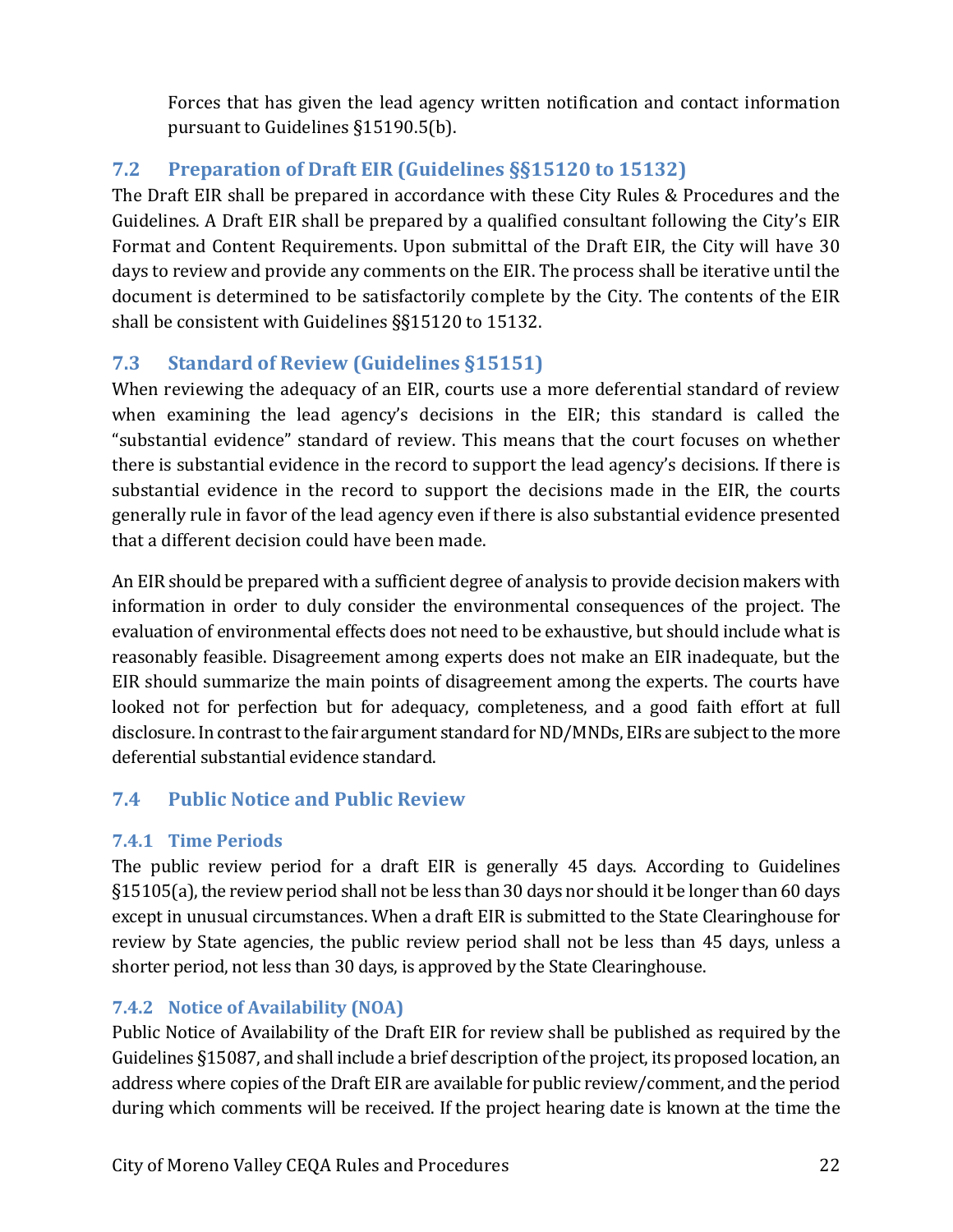NOA is released, the City will usually combine the NOA with the hearing notice to minimize noticing distribution expenses.

The NOA shall be made available by one of the following methods: (1) publication in general circulation newspaper, (2) posting by the City on and off site in the area where the project is located, or (3) direct mailing to owners and occupants of contiguous parcels.

#### **7.4.3 State Clearinghouse Filing Requirements**

The State Clearinghouse currently requires submittal of the following to initiate public review:

- One (1) copy of the Notice of Completion (NOC)
- 15 electronic files either in: CD, USB drives, or DVD
- 15 print copies of the 2-page summary form, which also must be included with the electronic files.
- The current requirements for State Clearinghouse submittal should be verified before sending documents to State Clearinghouse. The summary form is available on the State Clearinghouse website at:

http://www.opr.ca.gov/docs/Summary Form for Document Submittal.pdf.

## **7.4.4 EIR Distribution Requirements (Guidelines §15087)**

Required public review documents shall be distributed in paper or electronic form as follows:

- Filed with the Riverside County Clerk
- Mailed to the State Clearinghouse. In addition, if applicable, the City will mail to State agencies including South Coast Air Quality Management District.
- Provided to every Federal agency involved in approving or funding the project.
- For any project located within the specific boundaries of a low-level flight path, military impact zone, or special use airspace, the NOP shall be provided to the applicable United States Department of Defense or branch of the United States Armed Forces that has given the lead agency written notification and contact information pursuant to Guidelines §15190.5(b).
- To all respondents to the NOP
- To any person who has filed a written request for notification with the Lead Agency (PRC §21092)

## **7.4.5 California Department of Fish and Wildlife No Effect Determination (Optional)** The same CDFW No Effect Determination outlined for the ND/MND process (see Section 6.3.4 above) would also to the EIR procedures. As noted above, the City will make the final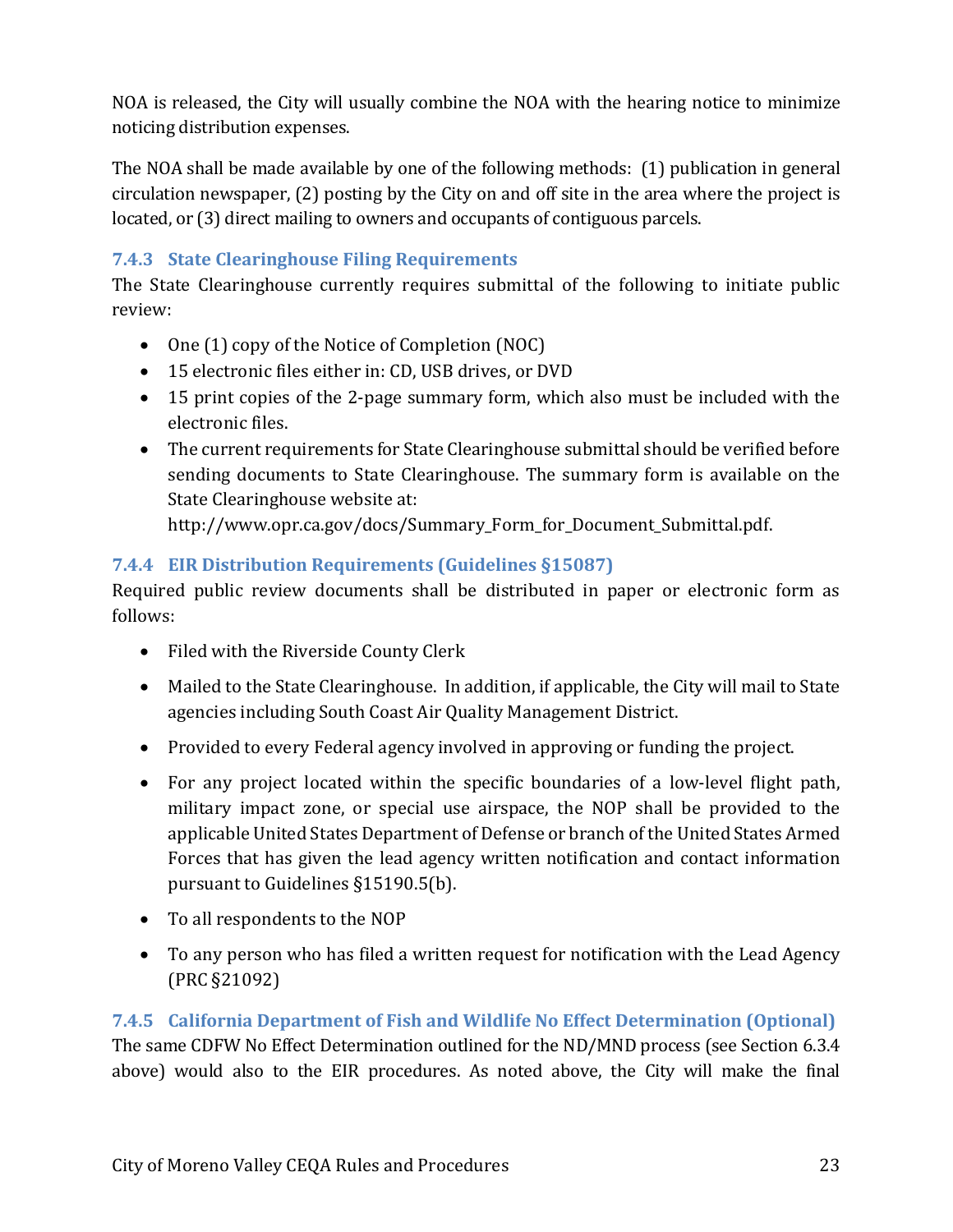determination as to whether a No Effect determination can be made, and if so, will coordinate with the applicant on the filing of the determination.

## **7.5 Determination of Recirculation of Draft EIR**

Prior to EIR Certification, the City can make a determination to recirculate a Draft EIR pursuant to Guidelines §15088.5. An EIR shall be recirculated when *significant new information* is added to the Draft EIR as a result of public comments. *Significant new information* is defined in the Guidelines can include the following:

- A new significant environmental impact from the project or from a new mitigation measure.
- A substantial increase in the severity of an environmental impact
- A feasible project alternative or mitigation measure that is considerably different from what was analyzed in the Draft EIR that would clearly lessen impacts
- A determination that the Draft EIR was fundamentally inadequate and conclusory in nature

The recirculation of the Draft EIR requires the same noticing and comment period as established under Section 7.4.

## **7.6 Final EIR**

After evaluating the comments received from persons who have reviewed the Draft EIR, City staff shall prepare, or cause to be prepared, a Final EIR. The contents of the Final EIR shall be as required by Guidelines §15132.

#### **7.6.1 Responses to Comments**

The City shall evaluate comments on environmental issues received from persons who reviewed the Draft EIR and shall prepare a written response. The City shall respond to comments raising significant environmental issues during the noticed comment period and any extensions, and may respond to late comments (Guidelines §15088 for additional details relating to the City's required handling of public comments).

- The City shall provide the responses to a Public Agency comment letter at least ten (10) days prior to certifying an EIR.
- Responses to comments shall be included in the Final EIR with the exception of responses to late comments which will be at the discretion of the City. Revisions throughout the Final EIR triggered by comments received should be shown in strikeout underline format to denote new information that was added since public review.

#### **7.6.2 Findings**

Findings must be prepared for all EIRs pursuant to Guidelines §15091 along with a Statement of Overriding Consideration (Guidelines §15093, if necessary). The findings are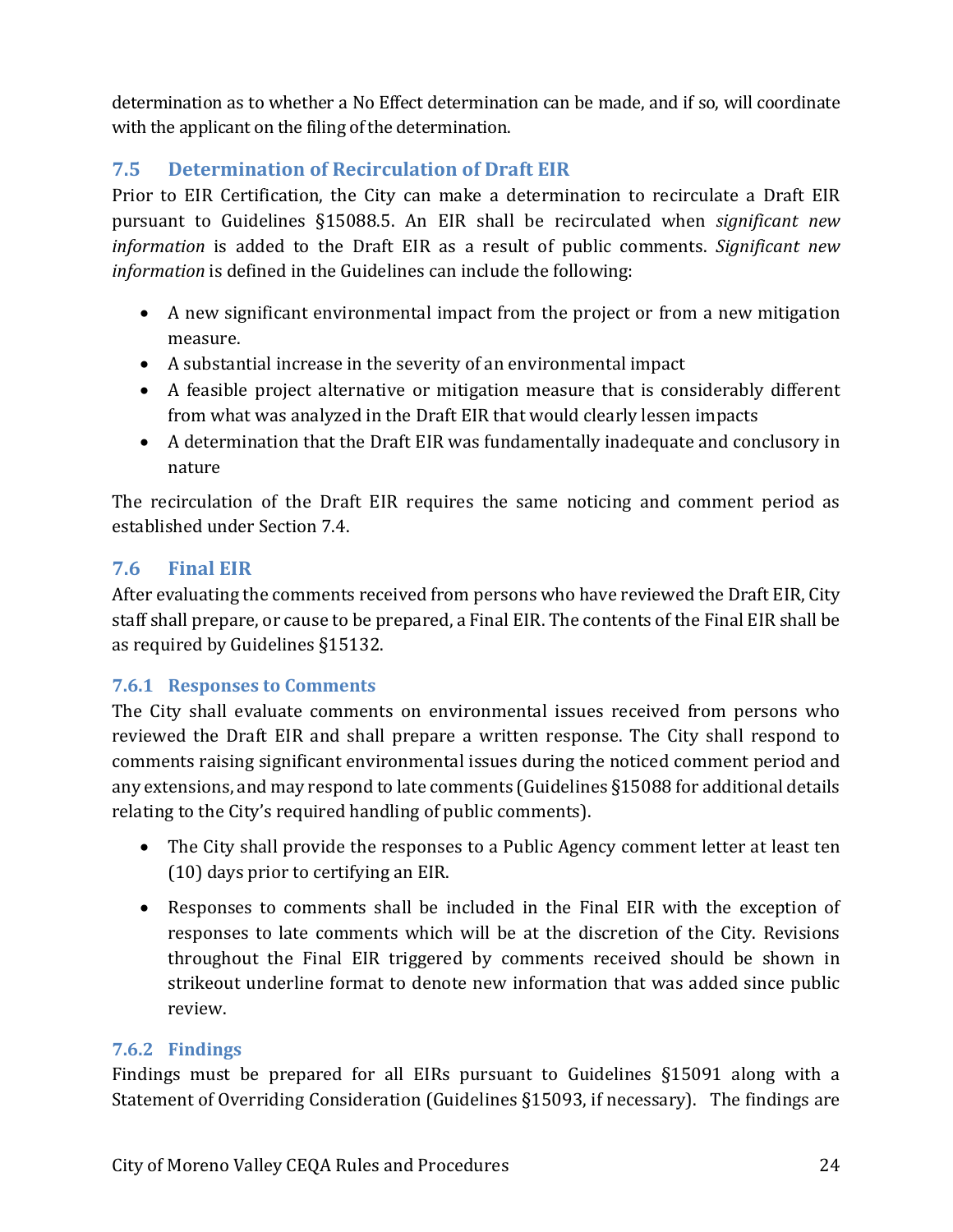generally prepared by the applicant's consultant(s). The City staff will complete an independent review of the findings.

## **7.6.3 Certification**

Prior to approving a project, the City decision-maker shall certify that: (1) The final EIR has been completed in compliance with CEQA; (2) The decision-making body reviewed and considered the information contained in the Final EIR prior to approving the project; and (3) The final EIR reflects the lead agency's independent judgment and analysis (Guidelines §15090).

Project approval and associated EIR certification of the Final EIR is the role of the City's decision-making bodies (Director, Planning Commission, City Council).

## **7.6.4 Notice of Determination (Guidelines §15094)**

Within five (5) working days of project approval, a NOD shall be filed with the County Clerk. Required contents of the NOD of an EIR are specified in Guidelines §15094. The filing of the NOD triggers a 30-day statute of limitation on legal challenges to the approval of the EIR.

At the time of NOD filing, the County Clerk will require an administrative filing fee in addition to one of the following:

- payment of CDFW Fees, as provided in Section 711.4 of the Fish and Game Code,
- proof of previous payment of CDFW fees for a project that is within the scope of a prior environmental document for which fees were paid, or
- A CDFW No Effect Determination showing that the project would have no adverse impact on fish and wildlife resources and thus does not require payment of CDFW fees.

CDFW fees are adjusted annually.

# **Section 8 Types of CEQA Documents (Guidelines §§15160 to 15170)**

CEQA identifies several types of documents (EIRs and ND/MNDs) that the City can prepare to accommodate different types of projects and intended use of the document. In addition to the standard "Project" EIR, lead agencies may use a variety of documents to meet the specific needs of the circumstances associated with a project, provided they meet the content requirements discussed in Guidelines §§15120 to 15132.

## **8.1 Project EIR (Guidelines §15161)**

This is the most common type of EIR that examines the environmental impacts of a specific development project. A project EIR must examine all phases of the project including planning, construction, and operation.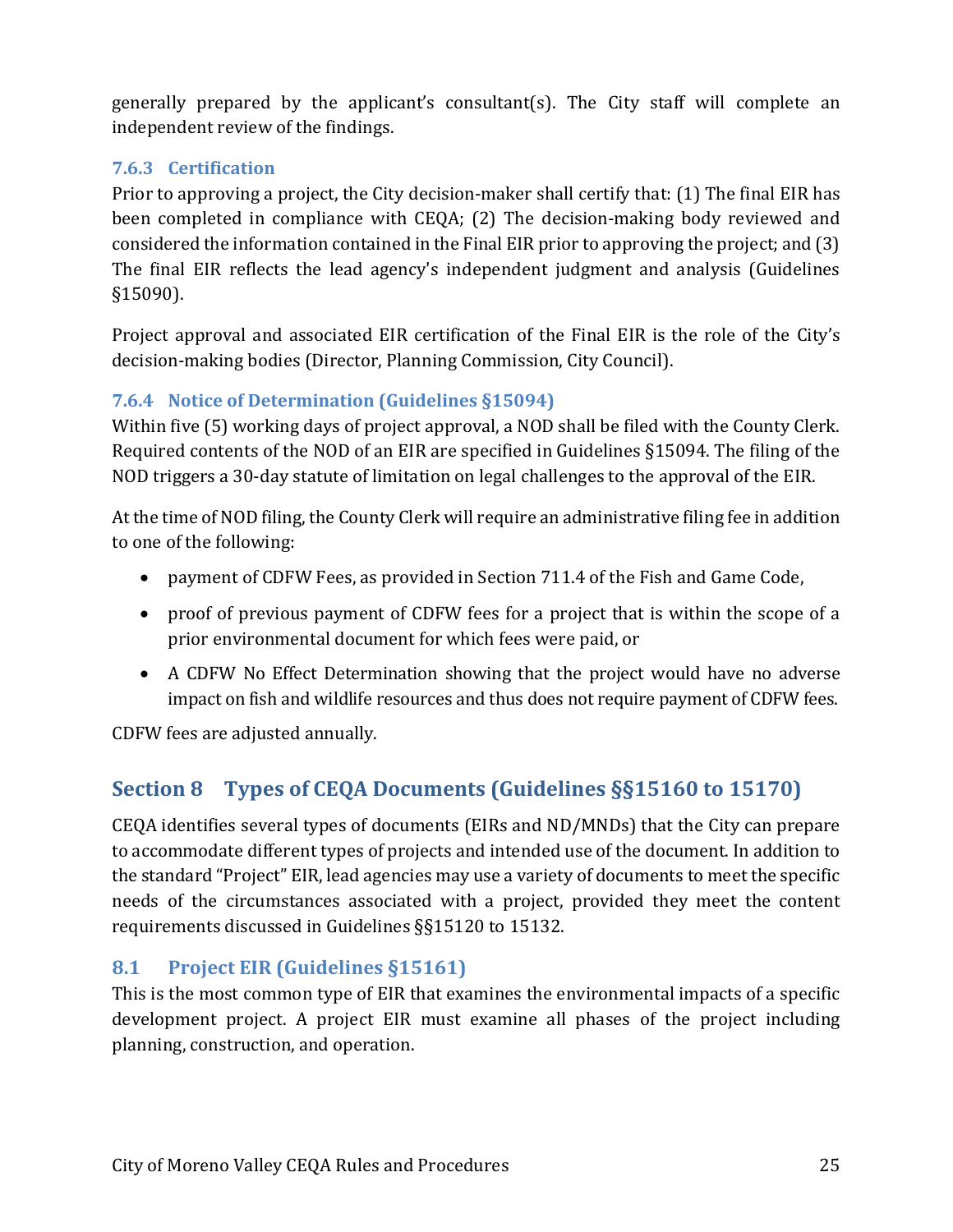## **8.2 Subsequent, Supplemental and Addendum (§§15162, 15163, & 15164)**

#### **8.2.1 Subsequent EIRs and Negative Declarations (Guidelines §15162)** Per Guidelines §15162:

When an EIR has been certified or a ND adopted for a project, no subsequent EIR shall be prepared for that project unless the lead agency determines, on the basis of substantial evidence in the light of the whole record, one or more of the following:

- Substantial changes are proposed in the project which will require major revisions of the previous EIR or ND due to the involvement of new significant environmental effects or a substantial increase in the severity of previously identified significant effects;
- Substantial changes occur with respect to the circumstances under which the project is undertaken which will require major revisions of the previous EIR or ND due to the involvement of new significant environmental effects or a substantial increase in the severity of previously identified significant effects; or
- New information of substantial importance, which was not known and could not have been known with the exercise of reasonable diligence at the time the previous EIR was certified as complete or the ND was adopted, shows any of the following:
	- o The project will have one or more significant effects not discussed in the previous EIR or negative declaration;
	- o Significant effects previously examined will be substantially more severe than shown in the previous EIR;
	- o Mitigation measures or alternatives previously found not to be feasible would in fact be feasible, and would substantially reduce one or more significant effects of the project, but the project proponents decline to adopt the mitigation measure or alternative; or
	- o Mitigation measures or alternatives which are considerably different from those analyzed in the previous EIR would substantially reduce one or more significant effects on the environment, but the project proponents decline to adopt the mitigation measure or alternative.

If changes to a project or its circumstances occur or new information becomes available after adoption of a negative declaration, the lead agency shall prepare a subsequent EIR if any of the above criteria are met. Otherwise the lead agency shall determine whether to prepare a subsequent negative declaration, an addendum, or no further documentation.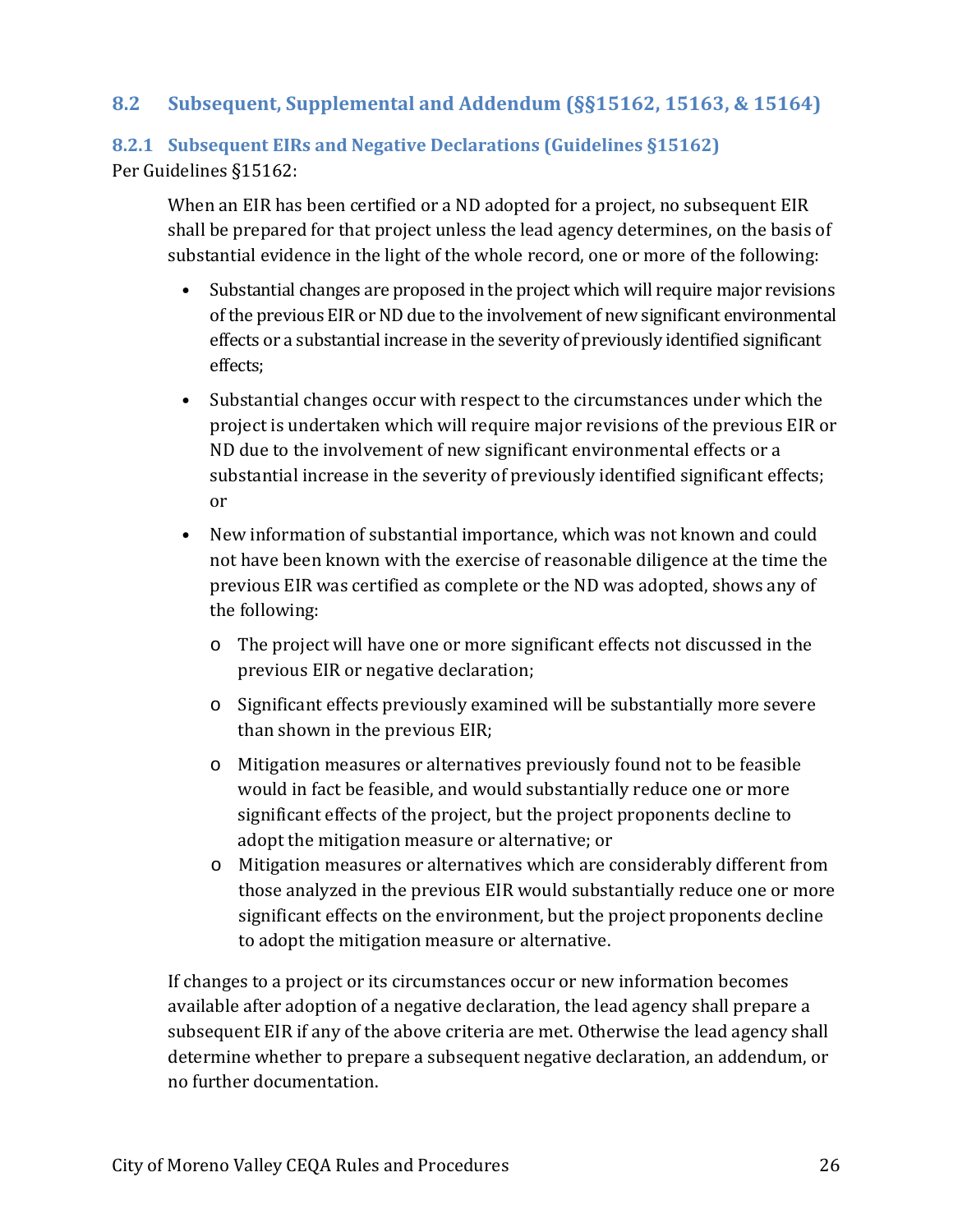Once a project has been approved, the lead agency's role in project approval is completed, unless further discretionary approval on that project is required.

#### **8.2.2 Supplement to an EIR (Guidelines §15163)**

Per Guidelines §15163:

The Lead or Responsible Agency may choose to prepare a supplement to an EIR rather than a subsequent EIR if**:** 

- Any of the conditions described in Section 15162 would require the preparation of a subsequent EIR, and
- Only minor additions or changes would be necessary to make the previous EIR adequately apply to the project in the changed situation.

The supplement to the EIR need contain only the information necessary to make the previous EIR adequate for the project as revised. A supplement to an EIR may be circulated by itself without recirculating the previous draft or final EIR. The decision-making body shall consider the previous EIR as revised by the supplemental EIR. A finding under Guidelines §15091 shall be made for each significant effect shown in the previous EIR as revised.

## **8.2.3 Addendum to ND/EIR (Guidelines §15164)**

An addendum to a previously certified EIR may be prepared if some changes or additions are necessary but none of the conditions described in Guidelines §15162 calling for preparation of a subsequent EIR have occurred.

An addendum to an adopted ND may be prepared if only minor technical changes or additions are necessary or none of the conditions described in Guidelines §15162 calling for the preparation of a subsequent EIR or negative declaration have occurred.

A brief explanation of the decision not to prepare a subsequent EIR pursuant to Guidelines §15162 should be included in the record. The explanation must be supported by substantial evidence.

#### **8.2.4 Noticing Requirements**

A supplemental and subsequent EIR and ND/MND shall be given the same notice and public review as required for EIRs and ND/MNDs, respectively. A supplemental or subsequent EIR or ND/MND shall state where the previous document is available for review.

An addendum need not be circulated for public review but can be included in or attached to the Final EIR or adopted ND.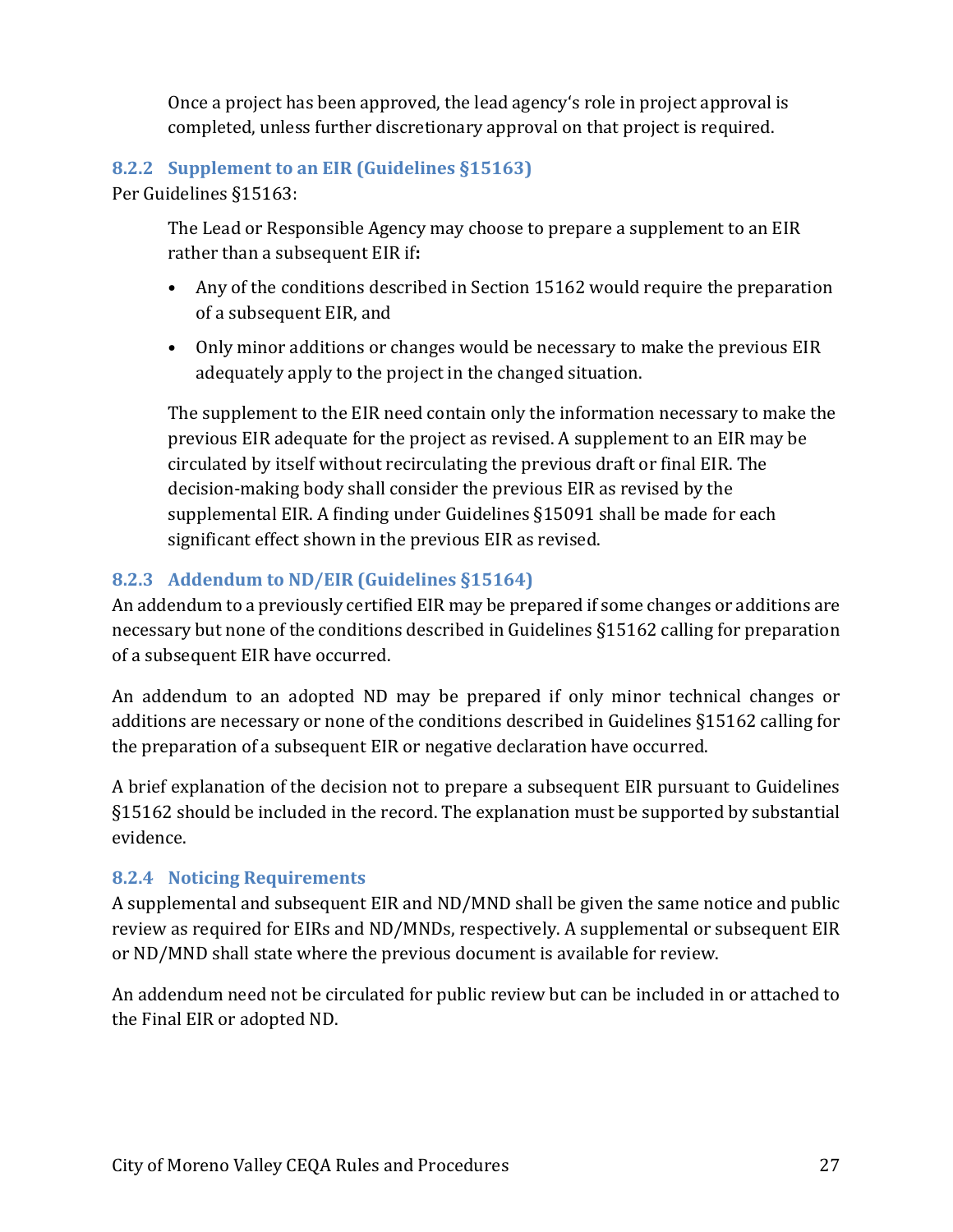## **8.3 Program EIR (Guidelines §15168)**

Guidelines §15168 define a program EIR as:

[A]n EIR which may be prepared on a series of actions that can be characterized as one large project and are related either:

- geographically,
- a logical parts in the chain of contemplated actions,
- in connection with issuance of rules, regulations, plans, or other general criteria to govern the conduct of a continuing program, or
- as individual activities carried out under the same authorizing statutory or regulatory authority and having generally similar environmental effects which can be mitigated in similar ways.

Use of a program EIR allows for a more comprehensive consideration of alternatives and cumulative impacts than may be considered on individual actions and can provide for opportunities for individual projects examined in the program EIR to tier from the program EIR as provided in Guidelines §15152. Later activities that were evaluated in the program must be examined in the light of the program EIR to determine whether an additional environmental document must be prepared. If a later activity would have effects that were not examined in the program EIR, a new Initial Study would need to be prepared leading to either an EIR or a ND.

## **8.4 Joint EIR-EIS (Guidelines §15170)**

Where a project requires both a National Environmental Protection Act and CEQA document, a joint document may be prepared to satisfy both requirements. Use of such a joint document are described in Guidelines §§15220 to 15229.

## **Section 9 Other CEQA Documents and Procedures**

## **9.1 Streamlining for Infill Projects (Guidelines §15183.3)**

The City must verify that an infill project is eligible for the procedures based on Guidelines §15183.3(b) and if eligible, the project may follow the streamlining procedures detailed in the Guidelines which may result in no further review, preparation of a ND, MND or sustainable communities environmental assessment, or an Infill EIR.

## **9.2 Projects Consistent with a Community Plan or Zoning (Guidelines §15183)**

Projects that are consistent with the development density established by existing zoning, community plan, or general plan policies for which an EIR was certified shall not require additional environmental review, except as might be necessary to examine whether there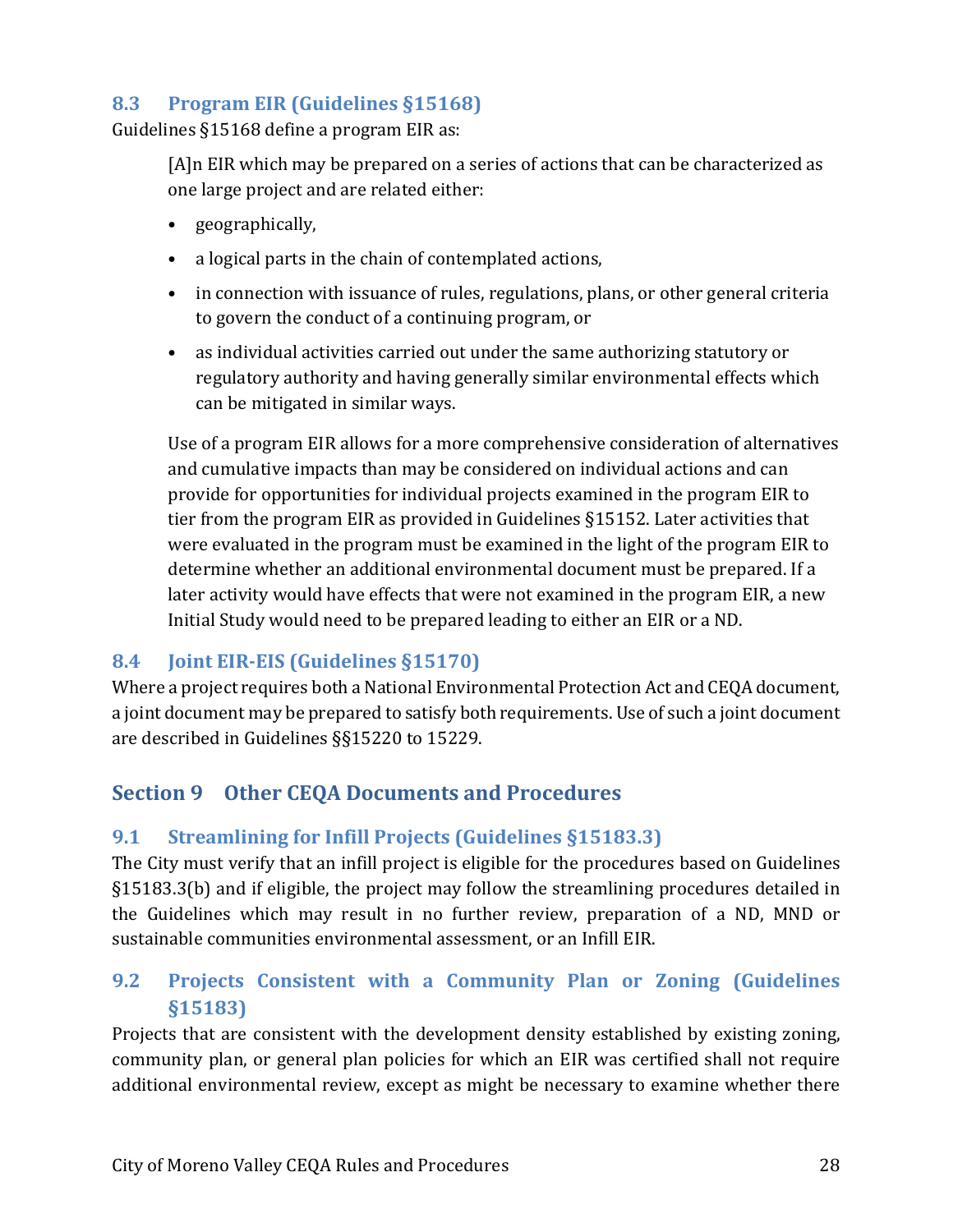are project-specific significant effects which are peculiar to the project or its site. This provision can allow for streamlined review and reduce the need to prepare repetitive environmental studies.

In order to qualify for Guidelines §15183 streamlining, the project must meet the following criteria:

- Be consistent with the development density established by the General Plan EIR
- Must not have any project specific effects which are peculiar to the project or site
- Have no project specific impacts which the certified EIR failed to analyze as significant effects;
- There are no potentially significant off-site and/or cumulative impacts which the certified EIR failed to evaluate
- There is no substantial new information which results in more severe impacts than anticipated by the EIR.

CEQA §15183 requires an evaluation of a project's impacts on the environment in the same manner as a ND or EIR process; however, the process allows use of previous analysis conducted in a certified EIR, including its cumulative analysis. The analysis contained within an EIR and the application of predefined mitigation and avoidance measures ensure environmental compliance. An Initial Study would typically be prepared to document consistency with the requirements of §15183 and an additional public review process is not required.

## **9.3 Projects Pursuant to a Specific Plan (Guidelines §15182)**

Certain residential, commercial and mixed-use projects that are consistent with a specific plan may be exempt from CEQA if they are consistent with the Specific Plan and are located within a transit priority area. Additionally, residential projects including land subdivisions, zoning changes and residential planned unit developments that are undertaken consistent with a specific plan are exempt from CEQA, regardless of their location. However, both types of exemptions require review to ensure that the project would not create any new impacts or increase the severity of impacts previously disclosed in the original environmental document, as described in Guidelines §15162.

# **Section 10 Use of Consultants**

## **10.1 Publicly Initiated Projects**

City Departments preparing CEQA documents for publicly initiated projects will follow appropriate procedures including requisitions, requests for proposals and invitations to bid consistent with direction from the Financial Management Services Department, Purchasing and Facilities Division. The City will ensure full, open, and fair competition while maximizing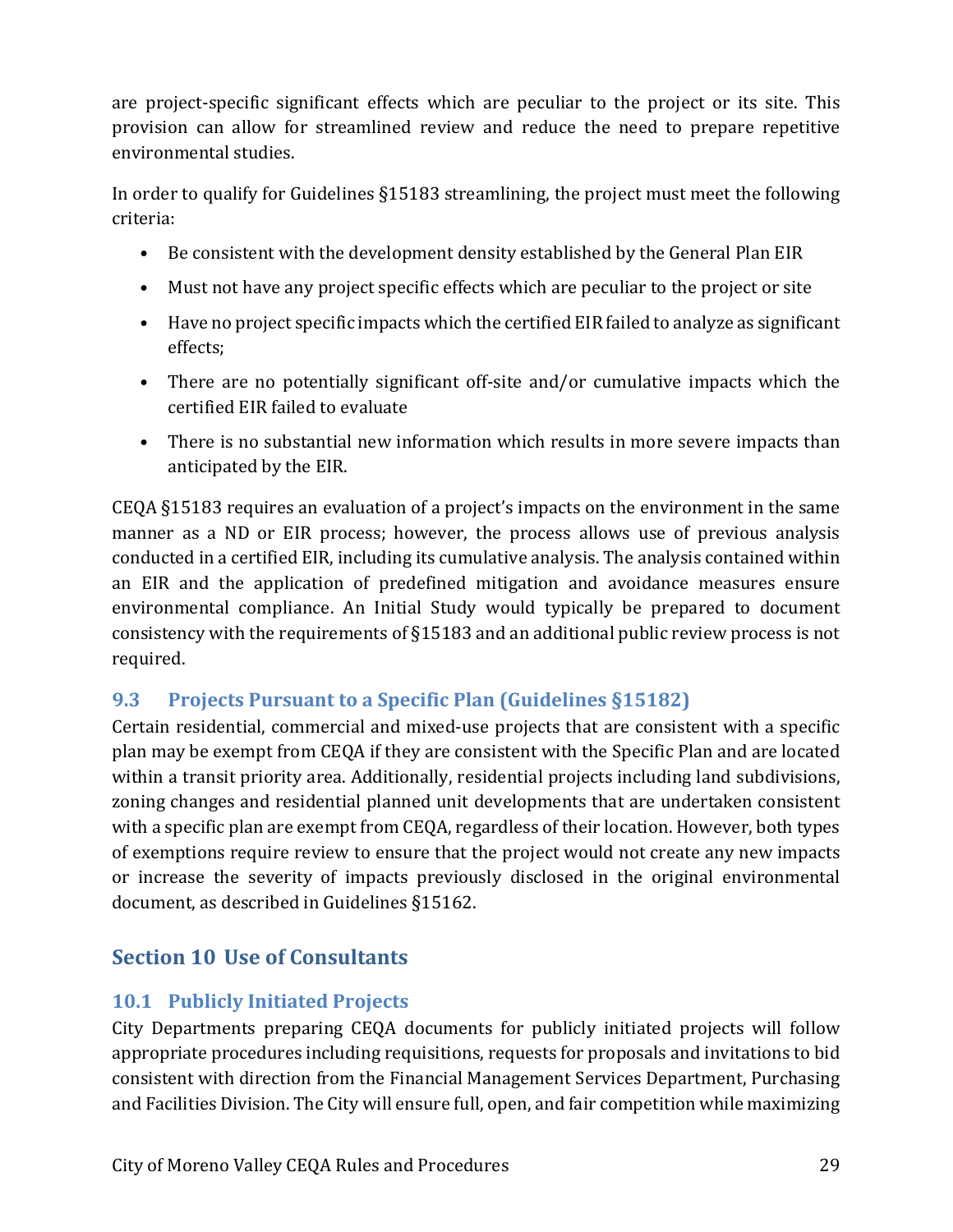the value received in the procurement process and conforming to the Purchasing Ordinance and accepted purchasing practices. The Public Works Department maintains a list of qualified consultants for work on capital projects.

## **10.2 Privately Initiated Projects**

Environmental documents for projects within the City must be prepared by firms approved by the Community Development Department. The City maintains a CEQA Consultant list (established in December 2018) that is updated every two years, and is available at: [http://www.moreno-valley.ca.us/cdd/pdfs/CEQAConsultantList.pdf.](http://www.moreno-valley.ca.us/cdd/pdfs/CEQAConsultantList.pdf) 

## **10.3 Third Party Review/Independent Review by City**

When deemed appropriate by the Director, the City may contract with one or more qualified consultants (excluding those retained by the project applicant) to provide expert advice on the document's content and adequacy under CEQA. In order to expedite the development review process and to provide the efficiency of EIR preparation, the City's reviewing consultant may consult with the project applicant and consultants during preparation of the EIR, provided that the City's consultant informs the City of the nature and scope of such consultations. In all cases, the City retains the legal obligation, responsibility, and authority to independently review and evaluate the EIR to require revisions as necessary, and to determine the adequacy of the EIR under CEQA. The City shall make an independent determination and finding concerning the EIR's adequacy and compliance with applicable provisions of CEQA or other relevant State law.

All costs associated with the review of an EIR by an independent consultant retained by the City shall be borne by the project applicant. The total costs of such a review shall be determined by the Director as early in the development review process as possible, and funds to defray the total cost of such review shall be provided by the applicant to the City and accounted for by the City in a manner and according to a schedule which enables the City to meet its contractual obligations to the reviewing consultant. The applicant's costs shall include a deposit fee required at the time of application submittal to pay for City staff time required to process the EIR and a separate deposit fee for the consultant's costs to complete an independent review of the EIR.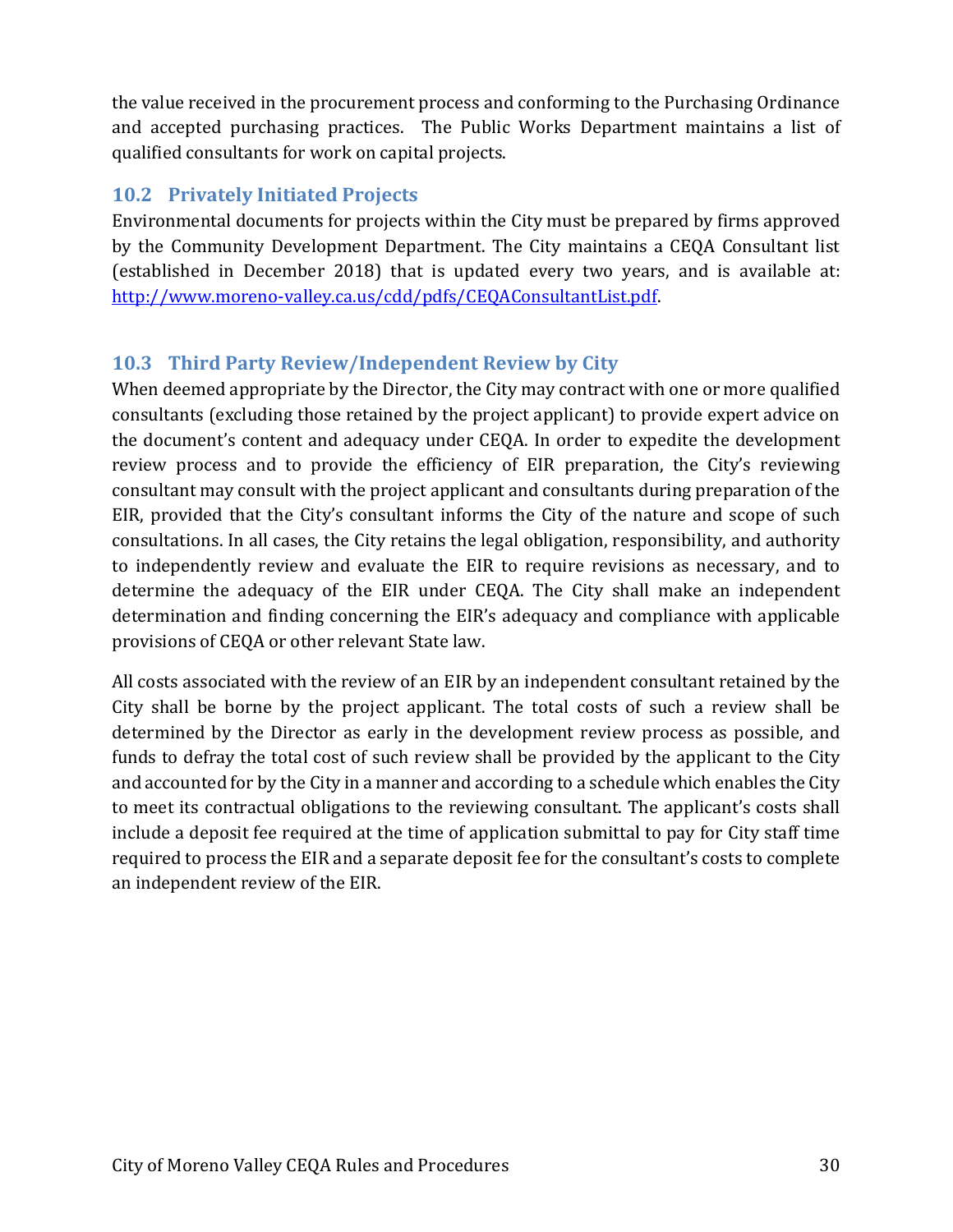<span id="page-30-0"></span>**Attachment A: Governor's Office of Planning and Research CEQA Process Flow Chart**

[\(http://resources.ca.gov/ceqa/flowchart/\)](http://resources.ca.gov/ceqa/flowchart/)